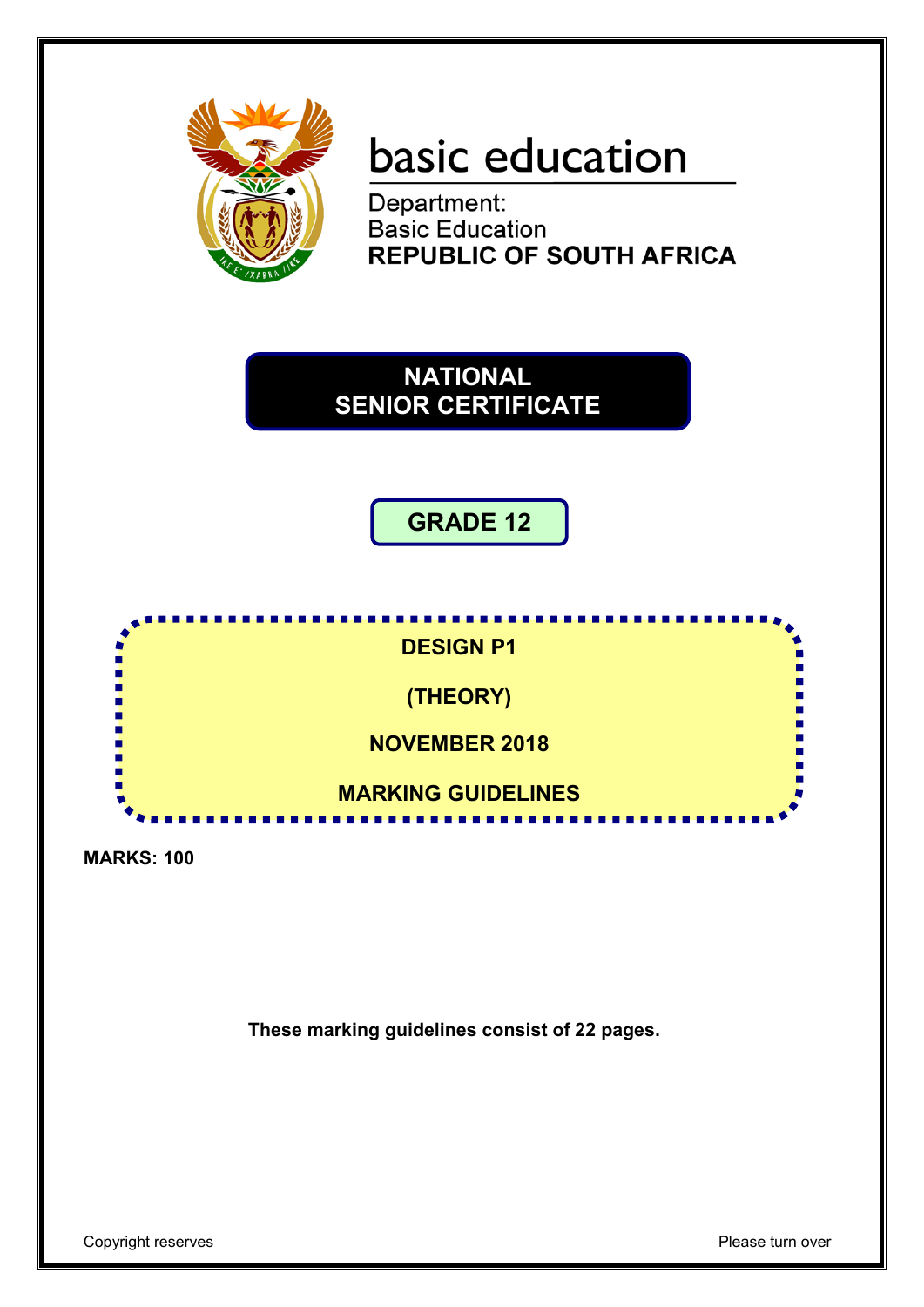## **SECTION A: DESIGN LITERACY**

#### **'UNSEEN' EXAMPLES**

## **ANSWER EITHER QUESTION 1.1 OR QUESTION 1.2. QUESTION 1 [10 Marks]**

#### 1.1 1.1.1 **(Allocate 8 marks)**



**Colour:** The poster in FIGURE A uses a polychromatic scheme consisting of bold, warm rusts, olive-green, lime-green and a cool grey-blue creating a fun and joyful mood.  $\boxtimes$  These colours echo the poster's title which instructs the viewer to 'have fun on foot'.  $\boxtimes$  The colourful images are placed on white clouds which heightens their richness.  $\boxtimes$  The whiteness of the clouds speaks of purity and freshness.  $\boxtimes$  The white may also be symbolic of the lightness (weight-wise) of the sandal.  $\boxtimes$ 

**Contrast:** The figurative images on the white cloud background are detailed and outlined making them stand out.  $\boxtimes$  They contrast with the plain, flat, light olive-green background and light turquoise abstract, geometric patterns, images of rainbows and scribbly curvilinear patterns.  $\boxtimes$  This contrast activates the surface and conveys a sense of festivity.  $\boxtimes$  The designer's use of different mediums – the photographed suede and leather of the Tsonga Tslops contrast with the cartoon-like illustrations.  $\boxtimes$  A further contrast is seen in the use of large, three-dimensional typography and smaller, flat or twodimensional words.  $\boxtimes$  The left hand side of the poster has natural images (elephant, tree, bird, aloe plant) which contrasts with the right hand side of the poster which has mostly man made items (traditional vessels, sandal and traditional hat worn by the woman).  $\boxtimes$  The large size of the sandal in the middle ground, contrasts with the medium size of the typography in the foreground and the small illustrations in the background. Therefore highlighting the sandal in the poster.  $\boxtimes$ 

**Focal Point:** The main focal point is the Tsonga Tslops sandal because it is the largest image  $\boxtimes$  and it is in the middle of the composition.  $\boxtimes$  The poster used a real photograph of the Tsonga Tslops sandal and the textural qualities of the suede and leather that draws your attention.  $\boxtimes$  The bold dark brown colour of the sandal is emphasized as it contrasts with the white clouds and the bright lime-green of the background.  $\boxtimes$ 

**Unity:** In FIGURE A, unity is created by the repeated use of rust, olive greens, sea green, chocolate brown, grey-blue and white colours. The repetition of geometric decorations  $\boxtimes$  and black outlines also unify the work.  $\boxtimes$  The white clouds on multiple levels hold and unify all the images.  $\boxtimes$  The Tsonga Tslops sandal also touches all the clouds and images thus creating unity of motifs.  $\boxtimes$  The overlapping of objects unites the illustration.  $\boxtimes$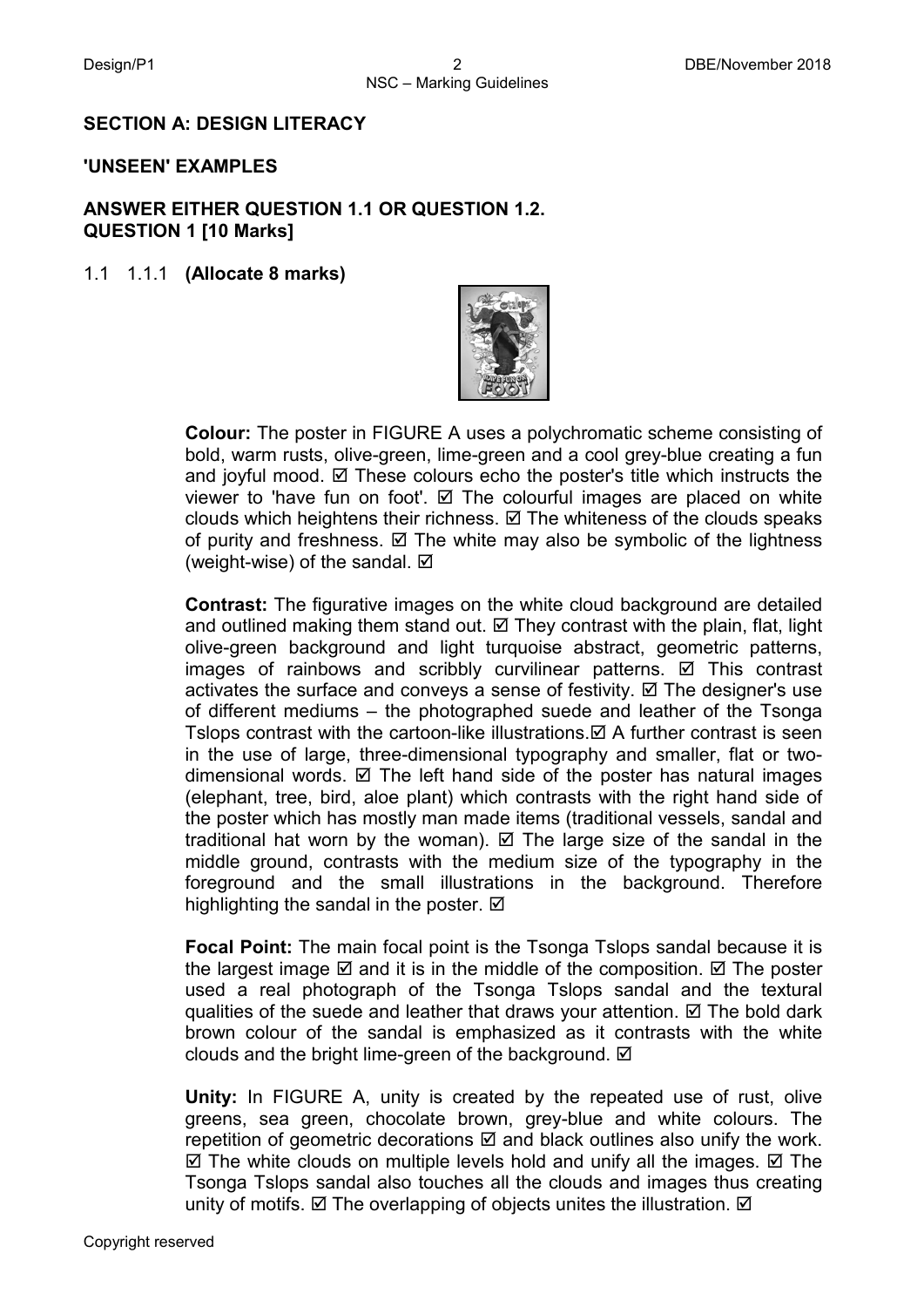## 1.1.2 **(Allocate 2 marks)**

'Unity in diversity' is achieved in this poster because cultural symbols that come from the different cultural groups in South Africa have been used. $\boxtimes$ The cultural symbols include the aloe plant which is a sacred plant used in communication with the ancestors,  $\boxtimes$  the elephant which is a symbol of strength and wisdom to the South African,  $\boxtimes$  the traditional African vessels which are often used to store water, beer or fresh produce from the field or market and  $\boxtimes$  the Zulu woman dressed in the traditional hat (isicholo) worn by married women.  $\boxtimes$  The different symbols signifying the different cultural groups in the poster come together on the group of fluffy clouds, in therefore the clouds can be seen to represent the unity of the multitude of diverse cultural groups in South Africa. Ø

Some learners may also argue that the poster only refers to a few mainstream cultures and therefore does not express 'unity in diversity'. Ø

| Q.1.1<br><b>LEVEL</b> | <b>COGNITIVE SKILLS</b>       | <b>WEIGHTING</b> | <b>QUESTIONS MARKS</b> | (10)           |
|-----------------------|-------------------------------|------------------|------------------------|----------------|
| <b>Lower Order</b>    | Remember, Recall, Recognise   | 30%              | 1.1.1                  | 2              |
|                       | Understand, Explain, Describe |                  | 1.1.1                  |                |
| <b>Middle Order</b>   | Apply, Implement, Organise    | 40%              | 1.1.1<br>1.1.2         |                |
| <b>Higher Order</b>   | Analyse, Interpret            |                  | 1.1.1                  | $\mathfrak{p}$ |
|                       | Reflect, Judge                | 30%              | 1.1.2                  |                |
|                       | Synthesis                     |                  |                        |                |

## **Credit must be given to any other valid statements.**

**OR**

## 1.2 **[Allocate a maximum of 2 marks per design term for a total of 10 marks]**



## • **BIOMIMICRY**

The seat and legs of the chair are organic in form to ensure comfort.  $\boxtimes$  The bottom of the hind leg to the top of the back rest emulates the form and structure of a reptile from tail to head and helps to strengthen the structure.  $\boxtimes$ The cabriole legs mimic the short, stubby curved legs of reptiles.  $\boxtimes$ 

## • **ERGONOMICS**

The chair reflects the form and proportions of the human body to ensure that it supports the human body in a comfortable and safe manner.  $\boxtimes$  The height of the chair will allow the average person to sit with their feet firmly on the ground with their legs bent at the knee at a 45 degree angle.  $\boxtimes$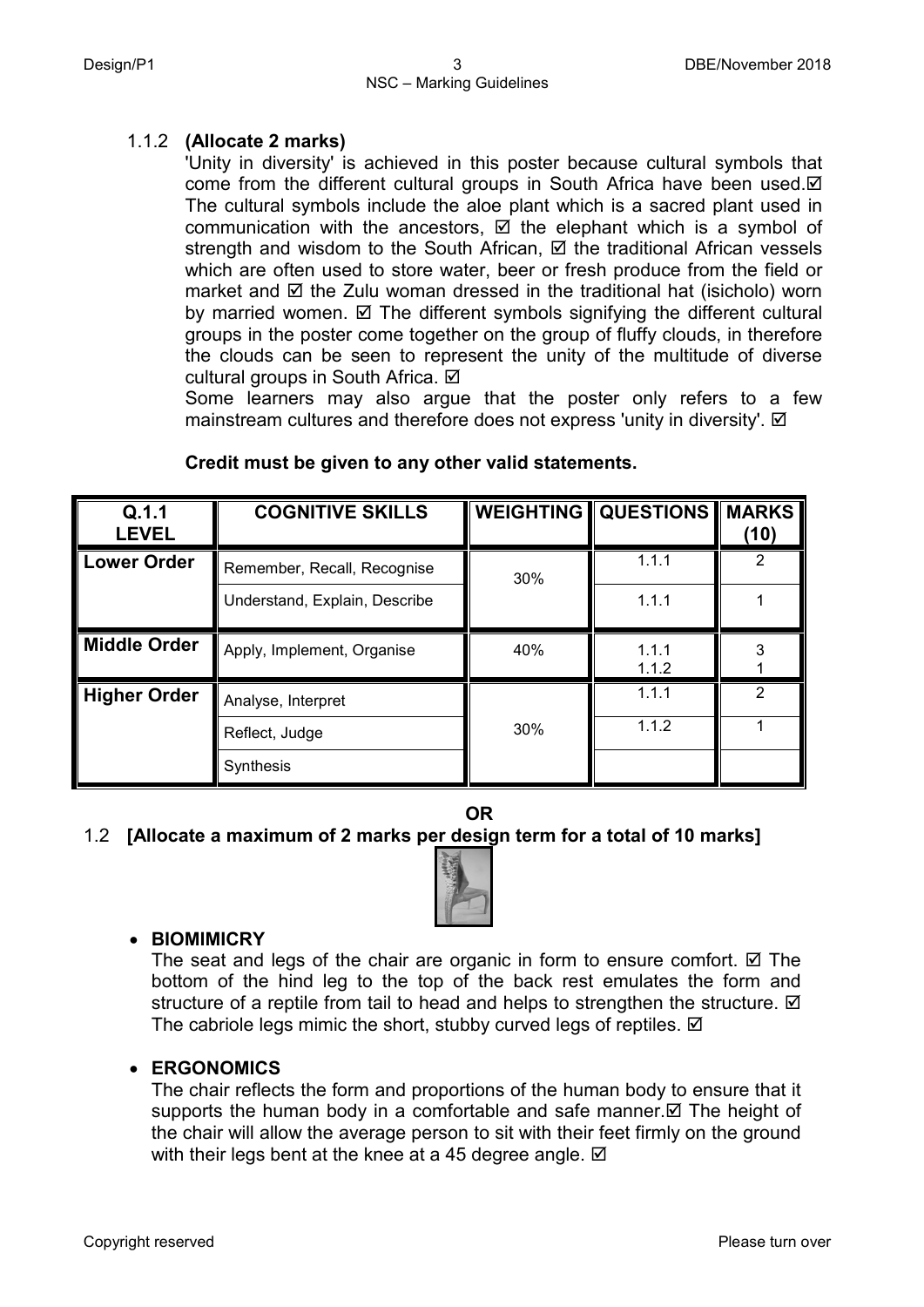## • **FORM**

In FIGURE B, the chair's form is considered amorphous because it is organic  $\boxtimes$  and lacks the conventional rectangular form normally associated with a chair, a seat with four legs.  $\boxtimes$  Instead the chair has three legs and the sitting area has a more organic form. $\boxtimes$  The back rest is also amorphous in character that shows undulating form reminiscent of carved stone or replicating the form of reptile skin.  $\boxtimes$ 

## • **TEXTURE**

The texture of FIGURE B is actual and tactile.  $\boxtimes$  The back of the chair is rough and knobbly and crafted to create a scale-like texture that resembles a crocodile reptile. $\boxtimes$  In contrast, the seating area is smooth and polished, reminiscent of bone, to assure comfort.

## • **BALANCE**

The chair is asymmetrically balanced when viewed from the side profile. This enhances the aesthetic experience of the design.  $\boxtimes$  The chair appears to be unbalanced with the weight not being proportionally distributed.  $\boxtimes$  If the chair is viewed from the front, it appears to be symmetrically balanced with the left hand side being a mirror image of the right hand side.  $\boxtimes$  The chair is balanced because of the back leg which is thicker.  $\boxtimes$ 

| Q.1.2<br><b>LEVEL</b> | <b>COGNITIVE SKILLS</b>                    |     | <b>WEIGHTING QUESTIONS MARKS</b> | (10) |
|-----------------------|--------------------------------------------|-----|----------------------------------|------|
| <b>Lower Order</b>    | Remember, Recall, Recognise                | 30% | 1.2                              |      |
|                       | Understand, Explain, Describe,<br>Classify |     | 1.2                              | 2    |
| Middle Order          | Apply, Implement, Organise                 | 40% | 1.2                              |      |
| <b>Higher Order</b>   | Analyse, Interpret                         |     | 1.2                              |      |
|                       | Reflect, Judge                             | 30% | 1.2                              |      |
|                       | Synthesis, Justify                         |     | 1.2                              |      |

## **Credit must be given to any other valid statements**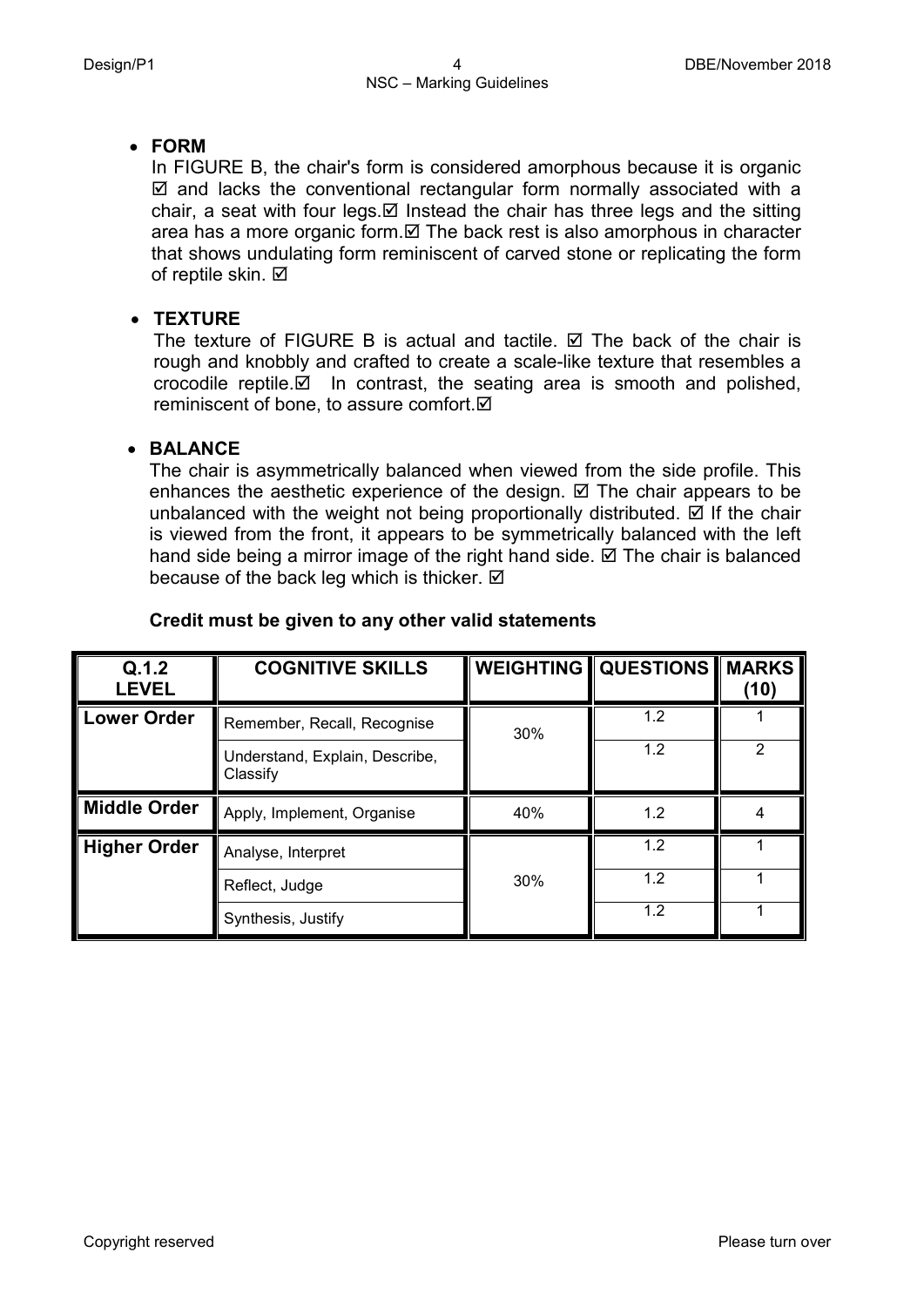# **COMMUNICATION THROUGH DESIGN QUESTION 2 [10 marks]** 2.1 **(Allocate 6 marks)**



Images with symbolic meaning include but not restricted to:

- The Protea  $\boxtimes$  can be seen to symbolise the natural beauty of South Africa as it is our national flower.⊠
- The 'Kaapse Klopse' $\boxtimes$  singer in the front is both a symbol of the Cape Malay cultural identity and of festivities and celebration of Cape Town.
- The image of Table Mountain  $\boxtimes$  with the sun setting behind is a symbol of the wonders of the world as it has been voted one of the Seven Wonders of the World. It also is a symbol of South Africa's natural beauty. $\boxtimes$
- The bunch of grapes  $\boxtimes$  symbolises the wine industry in South Africa.  $\boxtimes$
- The Aids ribbon⊠ symbolises aids awareness and community consciousness.
- The Madiba  $\boxtimes$  shirt symbolises pride in the African heritage.  $\boxtimes$ The circle of pattern around Mandela's head  $\boxtimes$  could be seen as a halo and gives him a saintly quality.  $\boxtimes$
- Mandela is a symbol of peace.  $\boxtimes$  He brought unity and peace to South Africa. ☑
- The penguin  $\boxtimes$ , which symbolises endangered species.  $\boxtimes$

## 2.2 **Credit must be given to any other valid statements.**

## **(Allocate 2 marks)**

The colours of the shirt are rich, bright and varied communicating a rich spirit and also appear to be a celebration of life. $\boxtimes$  The contrast between the monochromatic head of Mandela and the shirt intensifies the brightness of the shirt which draws attention to Mandela's unique dress sense.  $\boxtimes$  The sepia colours used to portray Mandela lend a seriousness and gravity to his person,  $\boxtimes$  juxtaposed against the colourful shirt that embraces fun and frivolity. ☑

## 2.3 **(Allocate 2 marks)**

The poster in FIGURE C could be seen to be biased in favour of the Western Cape as only the cultures and natural beauty of that province is portrayed.  $\boxtimes$ None of the other cultural symbols and natural beauties from other provinces is portrayed. Mandela is perceived as an inclusive figure that promotes cultural diversity and should be visually represented as such. $\boxtimes$  The use of Mandela to represent our country is also biased as there are other heroes that can justly represent our country.  $\boxtimes$  The halo above Mandela's head is biased as it portrays him as a saintly individual, although Mandela was a human being prone to human weaknesses.  $\boxtimes$  There is a gender and race imbalance; there are only males (Mandela and the man with the umbrella) not including the whole rainbow nation. ☑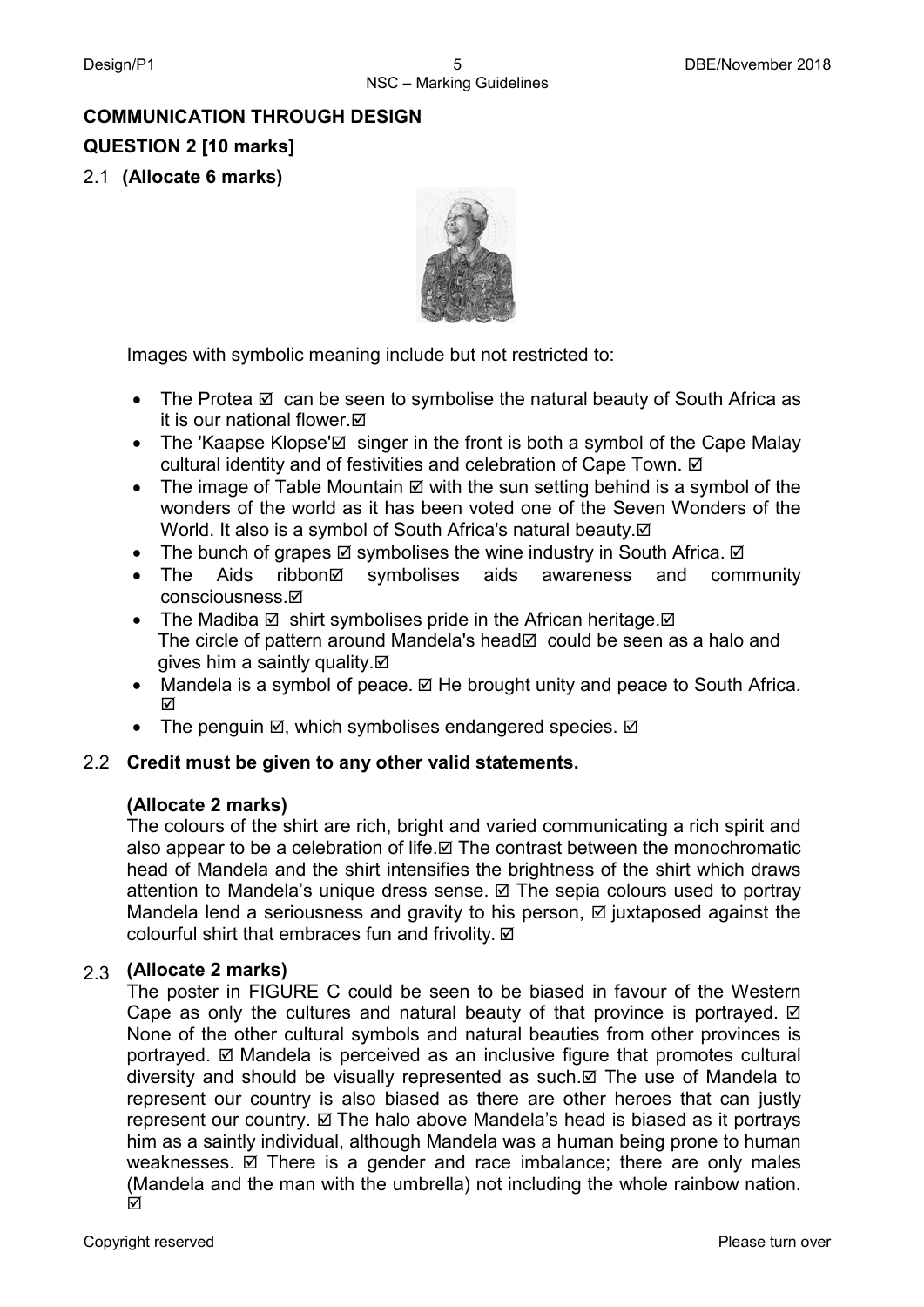## **Credit must be given to any other valid statements.**

| Q.2<br><b>LEVEL</b> | <b>COGNITIVE SKILLS</b>                    |     | <b>WEIGHTING   QUESTIONS</b> | <b>MARKS</b><br>(10) |
|---------------------|--------------------------------------------|-----|------------------------------|----------------------|
| Lower Order         | Remember, Recall, Recognise,<br>Name       | 30% | 2.1                          | 2                    |
|                     | Understand, Explain, Describe,<br>Classify |     | 2.1                          |                      |
| <b>Middle Order</b> | Apply, Implement, Organise                 | 40% | 2.1<br>2.2                   |                      |
| <b>Higher Order</b> | Analyse, Compare, Interpret                |     | 2.2                          |                      |
|                     | Evaluate, Reflect, Judge                   | 30% | 2.3                          | っ                    |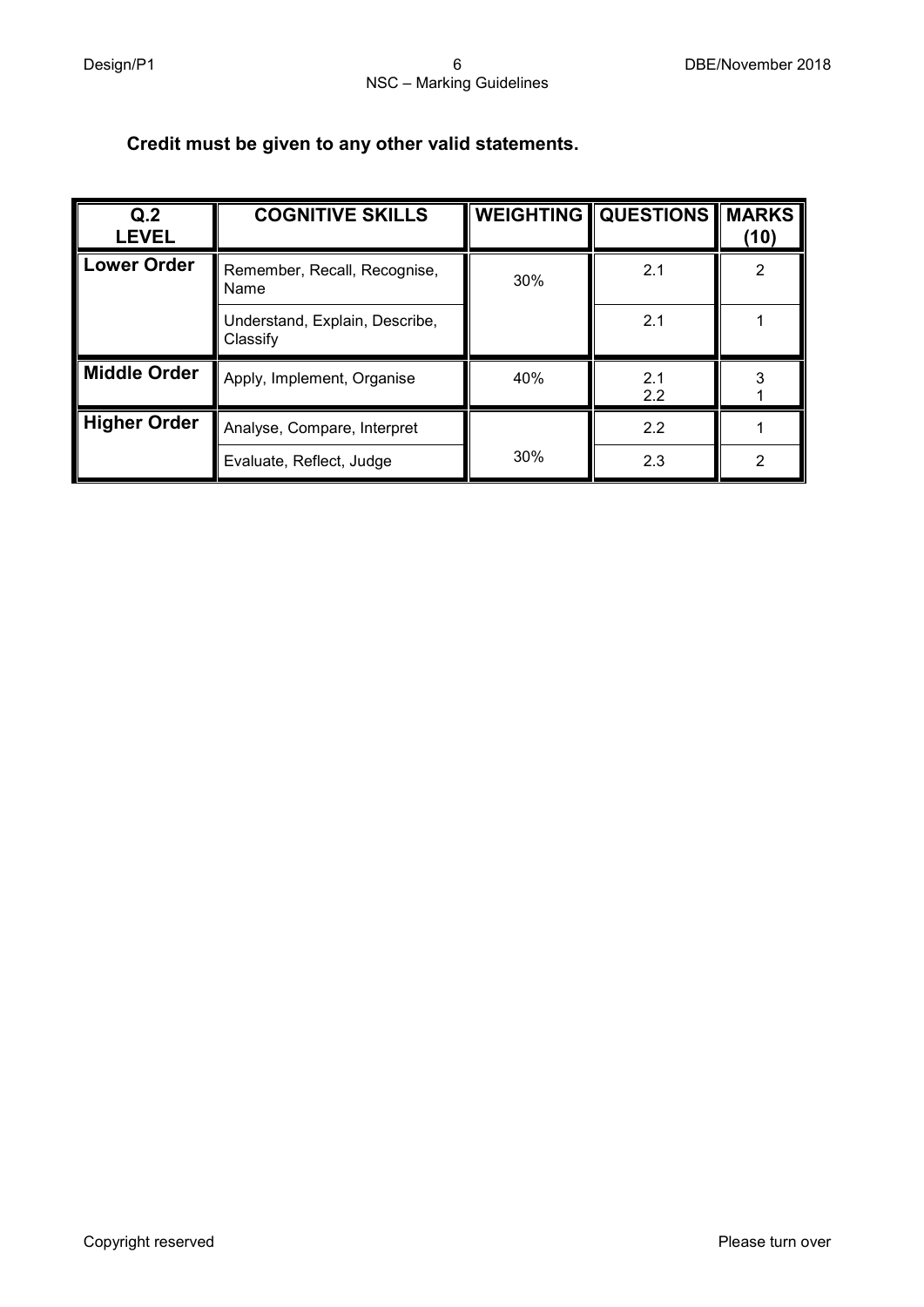## **QUESTION 3 [10 marks]**

## **ANSWER EITHER QUESTION 3.1 OR QUESTION 3.2.**

## 3.1 **Allocate 10 marks in total**



Both the teapot **forms** in FIGURE D and E are three-dimensional. Hennie Meyer's Teapot (FIG D) is, organic, curvilinear and sensual  $\boxtimes$  whereas the form of the teapot in FIGURE E is geometric, abstract and machine-like.  $\boxtimes$  Meyer's teapot is an embellished form that conceals its function whereas Brandt's teapot is minimalist revealing its function.  $\boxtimes$  Brandt's teapot is typical of Bauhaus products as the form is guided by the 'Form Follows Function' concept.  $\boxtimes$  As opposed to Meyer's that has a busy surface pattern and form.

Hennie Meyer's Postmodernist Teapot is **produced** by hand and each teapot he creates is unique and different.  $\boxtimes$  This production method and use of ceramic clay lends itself to the visibility of finger-marks and imperfections. $✓$  Marianne Brandt's teapot is mass-produced by a machine.  $\boxtimes$  There are no imperfections visible as the product is carefully investigated afterwards for any defects. Both teapots are a clear reflection of exquisite craftsmanship and unique production methods created with different techniques. **Ø** 

Hennie Meyer's teapot is made from clay, a **medium** that is pliable, relatively cheap and readily available.  $\boxtimes$  After the teapot is made and decorated it is fired in a kiln to make the clay impermeable. The medium is fragile and breakable.  $\boxtimes$ Marianne Brandt's teapot, on the other hand, is made from stainless steel and black ebony wood to create a strong, durable, shiny, smooth product, hence the title 'Silver and Ebony'.  $\boxtimes$  These materials are heat resistant and able to keep the tea warm for a longer period.  $\boxtimes$  The chrome silver colour will not fade over time and the teapot only needs to be cleaned with soap and water – no polishing is needed. The designer follows the 'Truth to Materials' philosophy. Ø

Hennie Meyer's teapot is highly ornate. A variety of patterns and textures are used to decorate the bulk of the teapot's body giving it a complex and rich surface.  $\boxtimes$  The patterns and textures are applied by hand creating an earthy character. $\boxtimes$  Marianne Brandt's machine-produced teapot is void of any **decoration** and is more impersonal, focusing on the quality of the materials.  $\boxtimes$ 

Hennie Meyer's teapot is clearly **inspired** by nature. The teapot resembles a plant or a bird's beak.  $\boxtimes$  The decorations are inspired by African geometric patterns and naïve childlike drawings.  $\boxtimes$  The eclectic form and decorations of the teapot are Art Deco, Aztec zig-zag or Postmodernist inspired.  $\boxtimes$  The product is layered, pluralistic and complex.  $\boxtimes$  Marianne Brandt's teapot is clearly inspired by Bauhaus machine aesthetics. The teapot integrates many Bauhaus and De Stijl characteristics, for example the cold and impersonal Dutch philosophy of mathematical order (in combining geometric forms) is evident.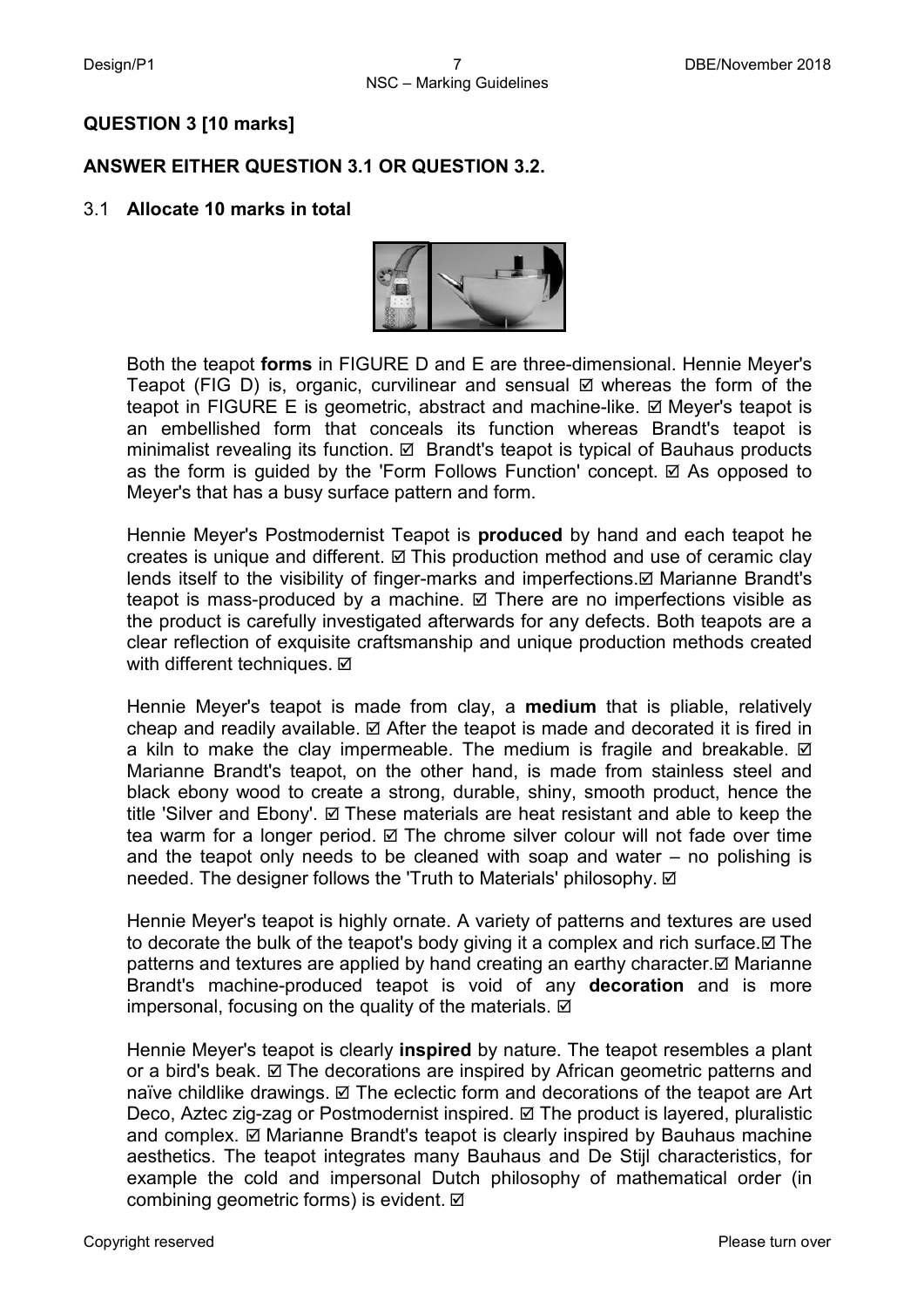## **Credit must be given to any other valid statements.**

**NOTE: A maximum of ONLY 3 marks may be allocated for tabular comparison responses. Use the cognitive level grid as a guideline for your marking**

| Q.3.1<br><b>LEVEL</b> | <b>COGNITIVE SKILLS</b>       | <b>WEIGHTING</b> | <b>QUESTIONS</b> | <b>MARKS</b><br>(10) |
|-----------------------|-------------------------------|------------------|------------------|----------------------|
| <b>Lower Order</b>    | Remember, Recall, Recognise   | 30%              | 3.1              |                      |
|                       | Understand, Explain, Describe |                  | 3.1              | 2                    |
| Middle Order          | Apply, Implement, Organise    | 40%              | 3.1              |                      |
| Higher Order          | Analyse, Compare, Interpret   |                  | 3.1              |                      |
|                       | Evaluate, Reflect             | 30%              | 3.1              |                      |
|                       | Create, Synthesise            |                  | 3.1              |                      |

**OR**

## 3.2 **[10 marks]**



## **(Allocate 4 marks)**

3.2.1 The Temple of Hercules in FIGURE G has a geometrical circular **structure** with a cylindrical stone cella which is an inner chamber that is surrounded by a circular colonnade of Corinthian pillars that orbit around it.  $\boxtimes$  The **structure** of the Bosjes chapel in FIGURE F is based on a square glass chamber which is dominated by a floating, organic concrete shell roof structure that undulates above the glass walls.  $\boxtimes$ 

The tall columns of FIGURE G give the **structure** a lofty appearance which is enhanced by the **structure** of the cylindrical pointed roof.  $\boxtimes$  The **structure** of the body of FIGURE F is in the form of a cube of transparent glass which is contrasted by a concrete roof that rises and falls in a sinuous undulating form giving the impression of freedom, reminding one of a bird in flight or a stingray swimming.  $\boxtimes$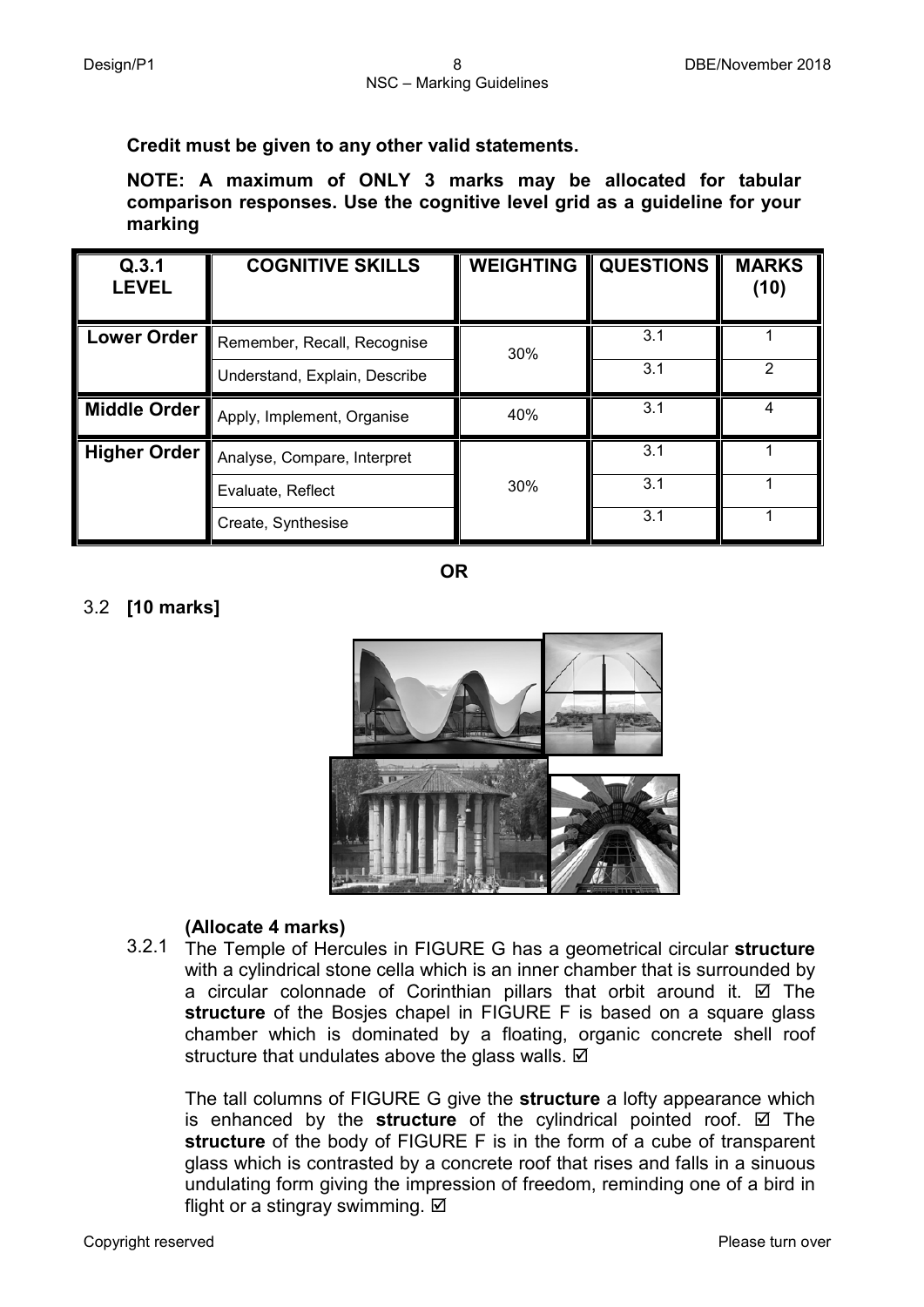The Roman temple of Hercules in FIGURE G shows strong Greek **influences** as it is purported to have been designed by the Greek architect Hermodoras of Salamina during the latter part of the  $2<sup>nd</sup>$  century BCE and it is a *monopteros* - a round temple of Greek 'peripteral' design completely encircled by a colonnade. The South African countryside **influences** the design of FIGURE F designed by Steyns' studio in 2016. Surrounded by majestic mountains the sinuous roof mimics a bird in flight and dramatically affords views of the surrounding mountains through the glazed/glass walls of the chapel.  $\boxtimes$  Inspired by the manner in which the Cape Dutch Manor houses set up a dialogue with their environment through their typical undulating gables and white washed walls, the bright white canopy of the Bosjes chapel creates a sculptural relationship with the mountains.  $\boxtimes$  In FIGURE G Roman design is **influenced** and is an evolution of previous styles and successfully combines new innovation and materials with existing design elements from civilizations they conquered.  $\boxtimes$ 

## **NOTE: A maximum of ONLY 1 mark may be allocated to tabular comparison responses.**

## **(Allocate 6 marks)**

3.2.2 The **material** used in FIGURE F for the undulating roof is cast concrete which creates a free-flowing space. **Ø** This advanced **technology** allows the concrete shell to appear simple, unifying and as structurally efficient as possible.  $\boxtimes$  The roof also becomes the walls/columns with the use of parabolic and hyperbolic arches.  $\boxtimes$  The Temple of Hercules, in FIGURE G, makes use of a classical Greek building **material**, Pentelic marble which is mined near Athens in Greece. At the time of construction Pentelic marble was one of the more expensive building **materials** and was rarely used for large projects.  $\boxtimes$  The columns, entablature and cella walls were all constructed with Pentelic marble blocks whilst the inner cella walls were lined with tufa and stucco.  $\boxtimes$  Tufa is a variety of limestone formed when carbonate minerals precipitate out of ambient temperature water and stucco is a form of plaster.  $\boxtimes$  The construction of the building makes use of typical 1st century Roman architectural **technology**. This is evident in the construction of the capitals that are made from two separate pieces. A single block is used to carve the base and plinth of the column and the base is integrated into the first step of the podium.  $\boxtimes$ 

Inspired by the ancient Greek *monopteroi* or round temple which was a circular colonnade supporting a roof but without any walls, FIGURE G functioned as the Roman temple of Hercules. **⊠** This obscured the view of the idol contained within the temple and **functioned** as a more protective private space.  $\boxtimes$  In contrast to this confined space of the Bosies Chapel, FIGURE F **functions** as a protective space that embraces the congregation through transparent glass walls allowing for an uncluttered view throughout the chapel. $\boxtimes$  FIGURE F would also appeal to a broader cross section of a modern society in contrast to FIGURE G which was more exclusive in function by only including a smaller section of the population.  $\boxtimes$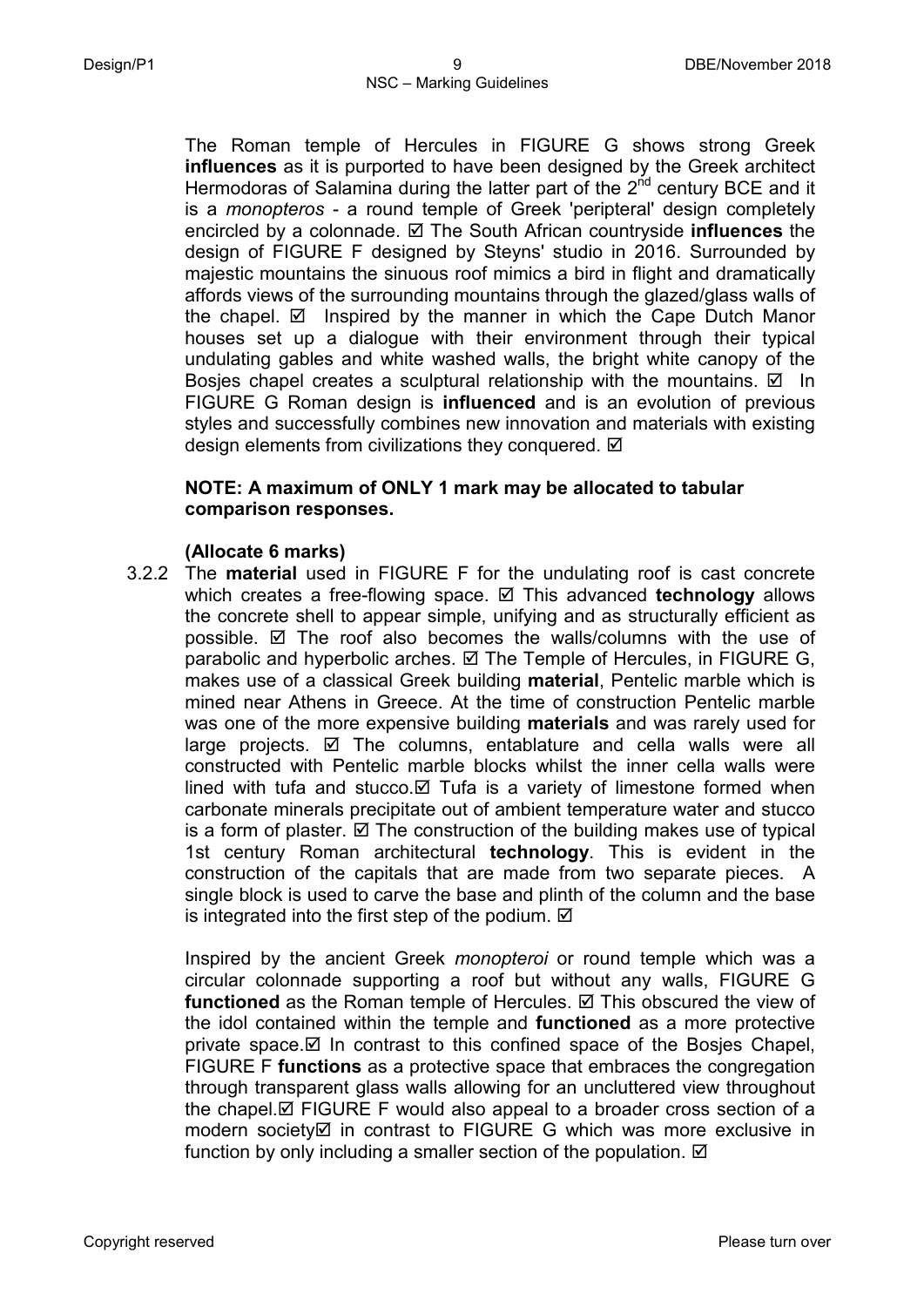**Credit must be given to any other valid statements or a comparison of a classical and contemporary building that the candidate has studied.**

**NOTE: A maximum of ONLY 3 marks may be allocated to tabular comparison responses. Use the cognitive level grid as a guideline for your marking.**

| Q.3.2<br><b>LEVEL</b> | <b>COGNITIVE SKILLS</b>                 | <b>WEIGHTING</b> | <b>QUESTIONS</b> | <b>MARKS</b><br>(10) |
|-----------------------|-----------------------------------------|------------------|------------------|----------------------|
| <b>Lower Order</b>    | Remember, Recall, Recognise             | 30%              | 3.2.1            |                      |
|                       | Understand, Explain, Describe, Classify |                  | 3.2.2            |                      |
| Middle Order          | Apply, Implement, Organise              | 40%              | 3.2.2            |                      |
| <b>Higher Order</b>   | Analyse, Compare, Interpret             |                  | 3.2.1            |                      |
|                       | Evaluate, Reflect                       | 30%              |                  |                      |
|                       | Create, Synthesise, Justify             |                  | 3.2.2            |                      |

**TOTAL SECTION A: 30**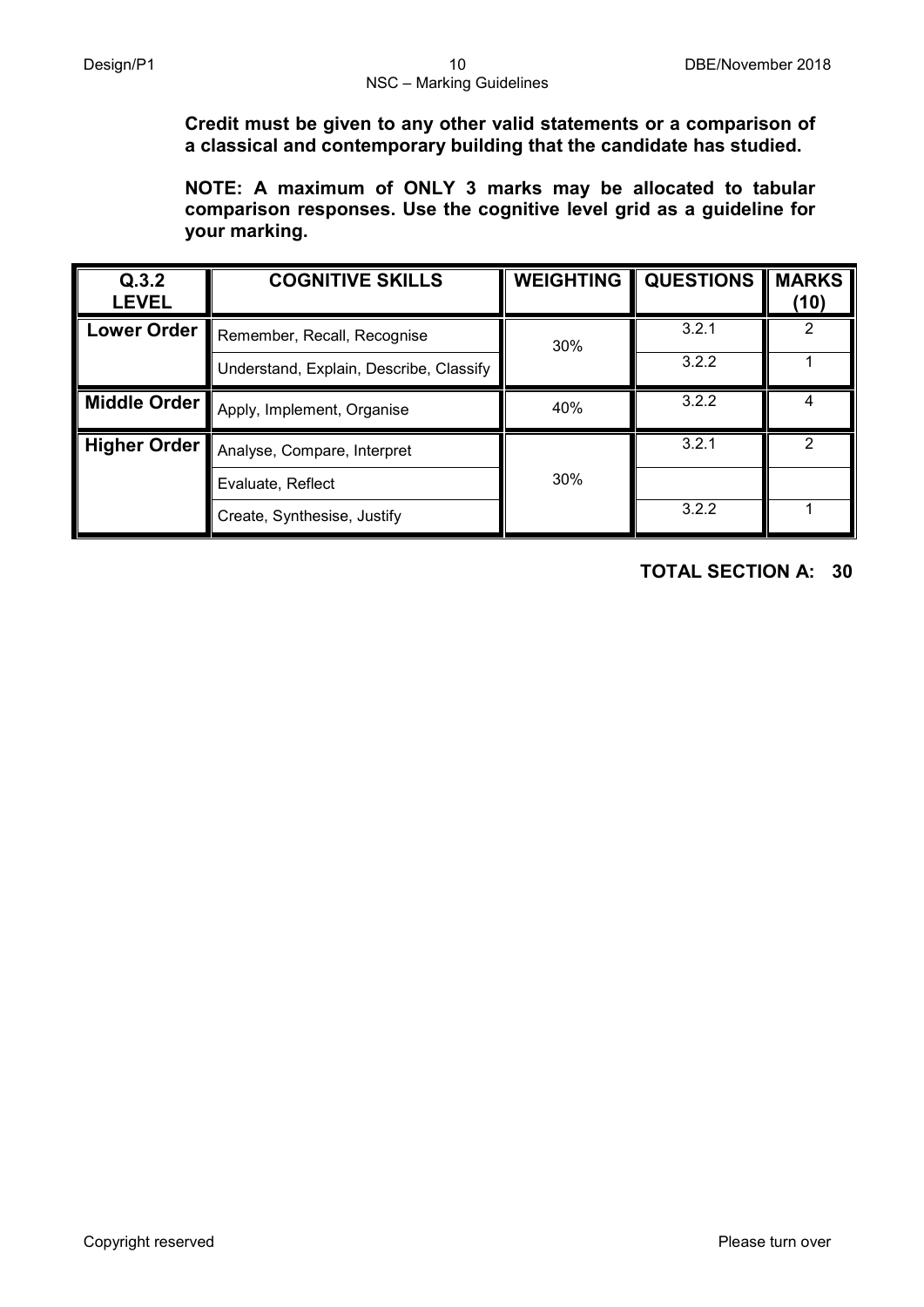## **SECTION B: DESIGN HISTORY**

#### **QUESTION 4 [30 marks]**

#### 4.1 **Allocate 20 marks in total)**

**(Allocate 10 marks for each movement. Please note that only one mark can be allocated for the name of a designer and product for each movement. Please use the cognitive level grid as a guideline for your marking.)**

This marking guideline supplies an answer for the following two possibilities: **SCANDINAVIAN DESIGN AND BAUHAUS**

Candidates may choose any two movements as long as their statements are justified and relate to the quote.

Candidates could, for example, choose Scandinavian Design that reflect the quote in FIGURE H.

**Scandinavian** designers **aim** to create functional products that are well crafted and well finished  $\boxtimes$  and at the same time they **aim** to create aesthetically pleasing, beautiful products that reflect elegance, fun and simplicity.  $\boxtimes$  Scandinavian Design can therefore be seen to fit with the quotation in FIGURE H.

The organic forms of their designs as well as the use of light wood as a material show the **influence** of nature.  $\vec{Q}$  The use of simple, functional designs with clean lines and smooth surfaces reflects the influence of the machine aesthetic of the Bauhaus and Modernism.  $\boxtimes$  The influence of Surrealist artists like Miro can be seen in the flattening of organic forms into abstract, biomorphic shapes that add an element of fun to the design.  $\boxtimes$  This careful choice of influences to link with their aims is further proof that these designers are not just interested in the functionality of their products but also in their aesthetic appeal.  $\boxtimes$ 

Forms are simple and organic with smooth surfaces and clean lines expressing modernity and lightness.  $\vec{\mathbb{Z}}$  Other **characteristics** include colours that are neutral and calm or bright, cheerful, bold and fresh.  $\boxtimes$  Textiles make use of bold, stylised flower motifs and patterns.  $\boxtimes$  New materials dominate such as fibreglass, rubber, plastic, vinyl, plywood, aluminium and chrome in their need to create low-cost solutions to modern needs.  $\boxtimes$ 



**Arne Jacobsen's 'Ant Chair'** is an example of Scandinavian Design's use of modern materials. It is manufactured from a single piece of laminated wood and its legs are from chrome.  $\boxtimes$  Its curvilinear outline and biomorphic, ant- inspired shape reflects their interest in using nature as inspiration.  $\Box$  The chair is carefully planned to be functional but at the same time stylish and elegant.  $\boxtimes$ 

Candidates could choose Bauhaus design that reflects the quote in FIGURE I.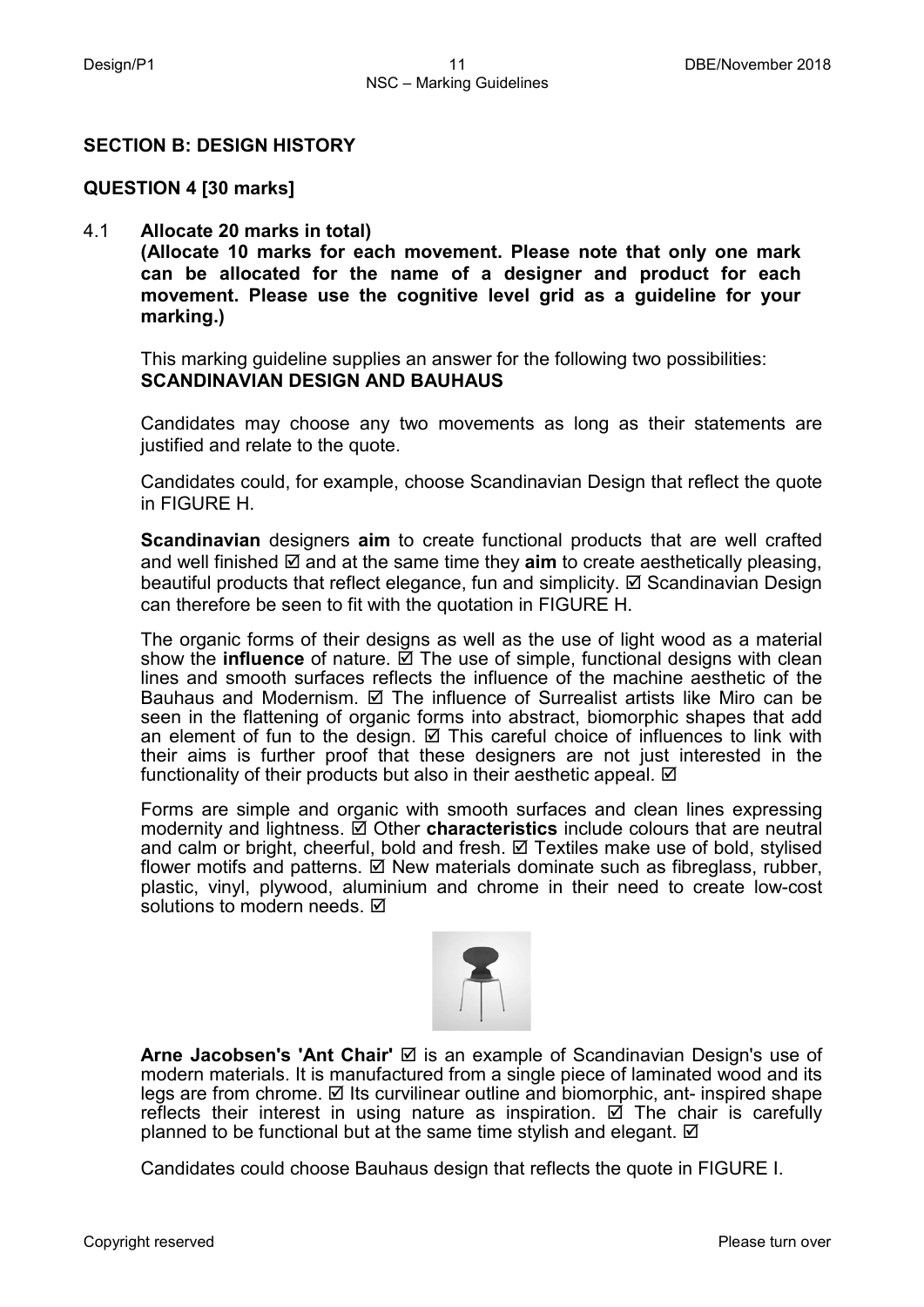**Bauhaus** designers clearly reject 'confusion and clutter' in their aim to create simple and functional designs that reflect the machine age.  $\boxtimes$  Bauhaus design can therefore be seen to fit with the quotation in FIGURE I. The school **aimed** to train craftsman-designers to design functional, aesthetically pleasing products for massproduction.  $\boxtimes$  They believed that form should follow function and that any unnecessary detail would detract from the expression of the function of a product.  $\boxtimes$  Their 'truth to materials' philosophy can be seen in their use of unpainted, exposed materials like steel, e.g. steel tubing on a chair.  $✓$ 

Bauhaus design is **influenced** by the De Stijl belief in eliminating all non-essential **characteristics** or 'clutter' in order to find the most essential forms, lines and colours.  $\boxtimes$  Paul Cezanne's flattening of form to geometric facets  $\boxtimes$  and the Constructivists use of geometric abstraction and belief in maximum reduction are also influences on Bauhaus.  $⊓$ 

Like De Stijl, Bauhaus designers favoured basic, pure, geometric forms, straight lines and smooth surfaces to create impersonal, machine-like products.  $\boxtimes$  Colours are reduced to the primary colours (yellow, red and blue) and the neutral colours (black, grey and white) to support the general aim of simplicity.  $\boxtimes$ 

**Wilhelm Wagenfeldt's 'Bauhaus lamp'**  $\textcircled{}$  is a good example of an 'uncluttered' Bauhaus design as it is made up of only geometric forms and shapes (the main body of the lampshade is a perfect half sphere, the base is a perfect circular disc and the leg is a cylinder tube).  $\boxtimes$  The surface is smooth and unadorned exposing the function of the lamp clearly.  $\boxtimes$  The silver of the stainless steel, the white of the frosted shade and the clear glass are all neutral colours exuding calmness.  $\boxtimes$ The clear glass contrast with the frosted white and silver adding some drama.  $\boxtimes$ 

## **Credit must be given to any other valid statements**.

| Q.4.1<br><b>LEVEL</b> | <b>COGNITIVE SKILLS</b>                 | <b>WEIGHTING</b> | <b>QUESTIONS</b> | <b>MARKS</b><br>(20) |
|-----------------------|-----------------------------------------|------------------|------------------|----------------------|
| <b>Lower Order</b>    | Remember, Recall, Recognise, Name       | 30%              | 4.1              |                      |
|                       | Understand, Explain, Describe, Classify |                  | 4.1              |                      |
| Middle Order          | Apply, Implement, Organise              | 40%              | 4.1              | 8                    |
| <b>Higher Order</b>   | Analyse, Compare, Interpret             |                  | 4.1              | 2                    |
|                       | Evaluate, Reflect                       | 30%              | 4.1              |                      |
|                       | Create, Synthesise, Justify             |                  | 4.1              | 3                    |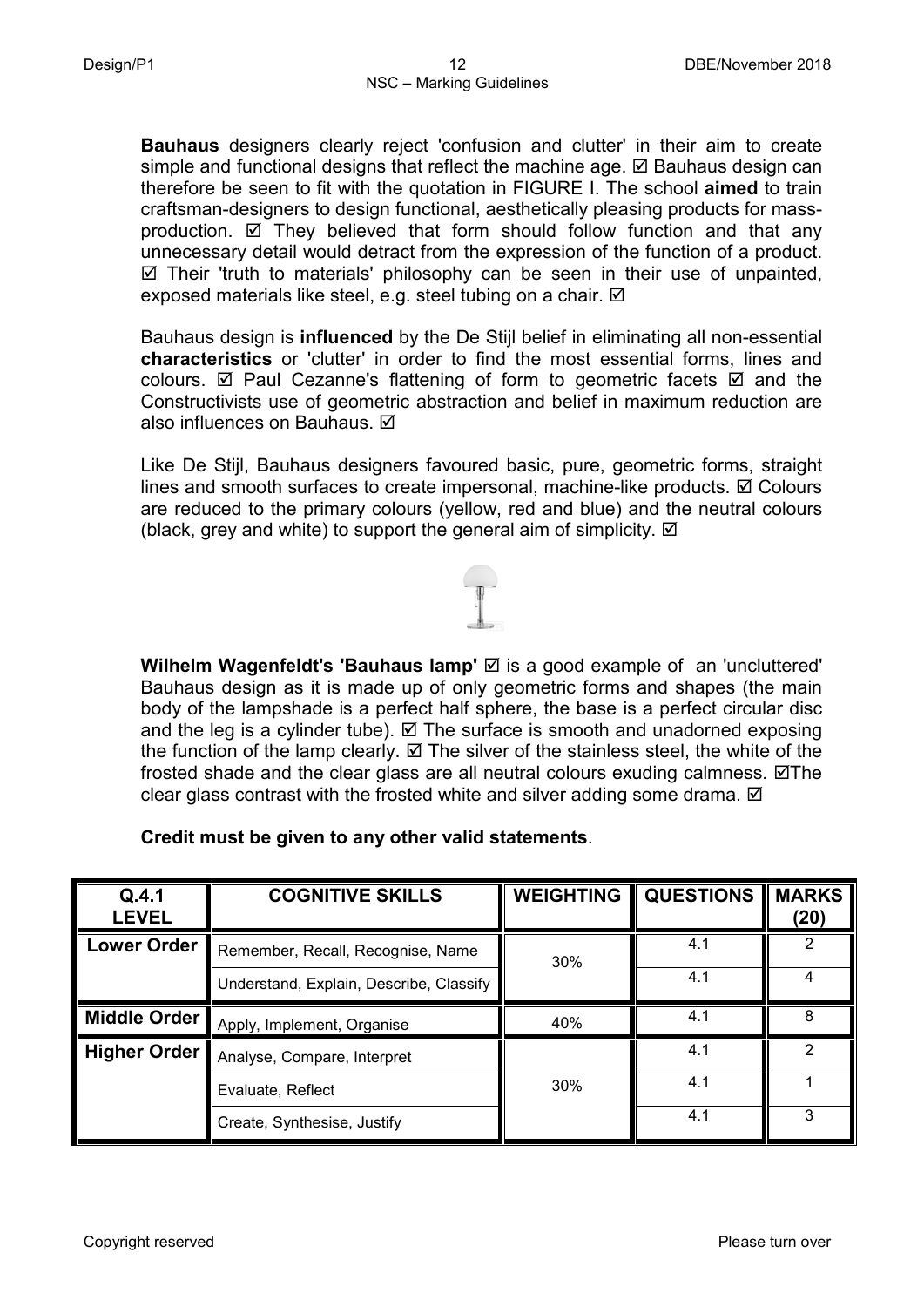## 4.2 **[10 marks]**



The Art Nouveau book cover in FIGURE J reflects the **influences** of the intricate, intertwining lines of Viking stone carving as well as Viking imagery  $\boxtimes$ , whereas the Modernist book cover in FIGURE K reflects the influences of the Machine Age's use of straight lines, geometric shapes and smooth, undecorated surfaces.  $\boxtimes$ 

Like the Arts and Crafts movement, Art Nouveau also **aims** to establish close links between the artist and craftsman and to transfer the quality of handmade products to their designs.  $\boxtimes$  The embossed, intricate details on the book cover in FIGURE J reflect a handmade quality.  $\boxtimes$  Modernist designers, on the other hand, aim to create aesthetically pleasing designs that are simple, abstract and 'geometricised' for mass-production by machine.  $\boxtimes$  This aim is evident in the Modernist book cover where forms are abstract, simple, machine-like and impersonal.  $\boxtimes$ 

The rich and exotic use of **colour** in FIGURE J is typical of Art Nouveau. **Ø** The background is a dusky dark blue with a rich gold decorative swirling pattern embossed on it.  $\boxtimes$  The Modernist book cover in FIGURE K uses a steel grey background and the red and white geometric linear image creates a strong contrast. **⊠** 

The **lines** on the Art Nouveau book cover are typical of Art Nouveau as they are curvilinear and organic creating a highly decorative, rhythmic surface pattern.  $\boxtimes$  In contrast, the lines on the Modernist book cover are straight, sharp, geometric and clean, which convey control and machine-like rigidity.  $\boxtimes$  The lines of the Art Nouveau book cover have a feminine feel with whiplash fluidity whereas the Modernist book design lines are more masculine, machine-like. Ø

The **shapes** of the Art Nouveau book cover are organic and flattened, simplified and stylized, reflecting the influence of Japanese art.  $\boxtimes$  The shapes of the Modernist book cover are also simplified but they are abstract instead of representational like those on the Art Nouveau book cover.  $\boxtimes$  The Modernist book cover makes use of perspectival lines to create optical illusions of threedimensional form as opposed to the flat shapes of the Art Nouveau book cover.  $\boxtimes$ 

| Q.4.2<br><b>LEVEL</b> | <b>COGNITIVE SKILLS</b>                                 |     | <b>WEIGHTING QUESTIONS</b> | <b>MARKS</b><br>(10) |
|-----------------------|---------------------------------------------------------|-----|----------------------------|----------------------|
| <b>Lower Order</b>    | Remember, Recall, Recognise,<br>Name                    | 30% | 4.2                        |                      |
|                       | Understand, Explain, Describe,<br>Classify              |     | 4.2                        | 2                    |
| <b>Middle Order</b>   | Apply, Implement, Organise                              | 40% | 4.2                        | 4                    |
| <b>Higher Order</b>   | Analyse, Compare, Interpret<br>Evaluate, Reflect, Judge | 30% | 4.2<br>4.2                 |                      |
|                       | Create, Synthesise, Justify                             |     | 4.2                        |                      |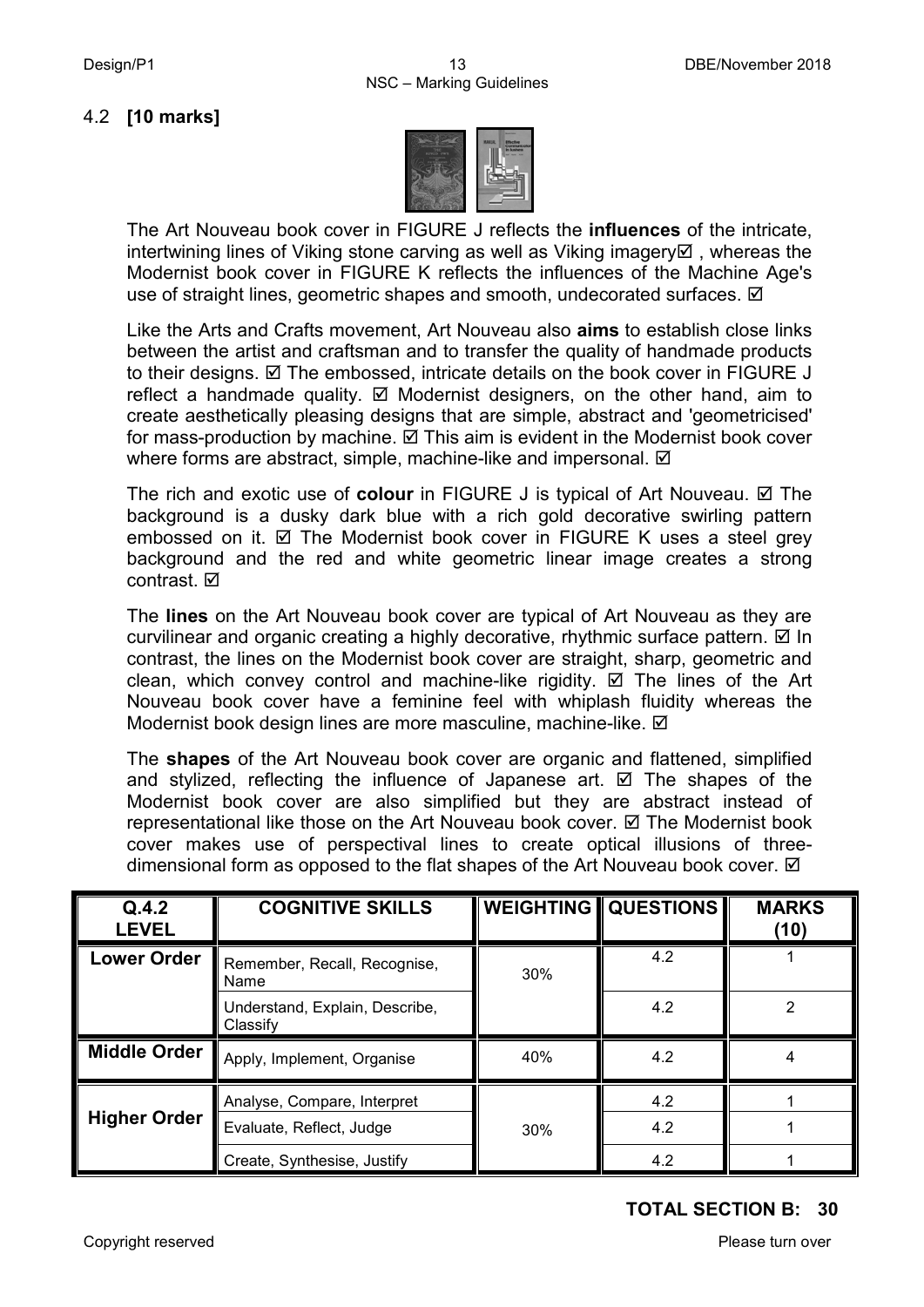## **SECTION C: SOCIO-CULTURAL/ENVIRONMENTAL AND SUSTAINABLE CONTEXT**

## **QUESTION 5 [20 marks]**

## **ANSWER EITHER QUESTION 5.1 OR QUESTION 5.2.**

## 5.1 **[20 marks]**

5.1.1 **(Allocate 6 marks)**



#### **(Allocate 2 marks)** • **COMPOSITION**

The arrangement of the object is formal. It is large and centrally placed within a simple symmetrical grid of two blocks emphasising the meaning.  $\boxtimes$  The poster is vertically split to emphasise different realities: violence versus passiveness.  $\boxtimes$  The object becomes a focal point in drawing the viewer's attention on violence. $\boxtimes$  The composition is asymmetrical leading the eye from left to right, from the handle of the gun horizontally towards the loud speaker.  $\boxtimes$  The curve of the trigger, leads the eye towards the typography in the middle of the poster.  $\boxtimes$ 

#### **(Allocate 2 marks)**

#### • **SYMBOLISM**

The revolver symbolises war and violence whilst the loudspeaker symbolises peace and nonviolence through the medium of speech.  $\boxtimes$  The colour scheme of the object of war (the revolver) is dark, dreary and depressing symbolising the devastation of war on society  $\boxtimes$  whereas the loudspeaker is light and bright symbolising hope and a voice.

#### **(Allocate 2 marks)**

#### • **USE OF IMAGERY**

Juxtaposing images are used in the poster.  $\boxtimes$  The size of the images is exaggerated, particularly with the size of the revolver that is manipulated to fit and merge with the loudspeaker. $\boxtimes$  Both images are relevant in highlighting the message of the poster with the revolver representing war and violence and the loudspeaker representing a voice and peace.  $\boxtimes$ 

#### **Credit any other valid statements.**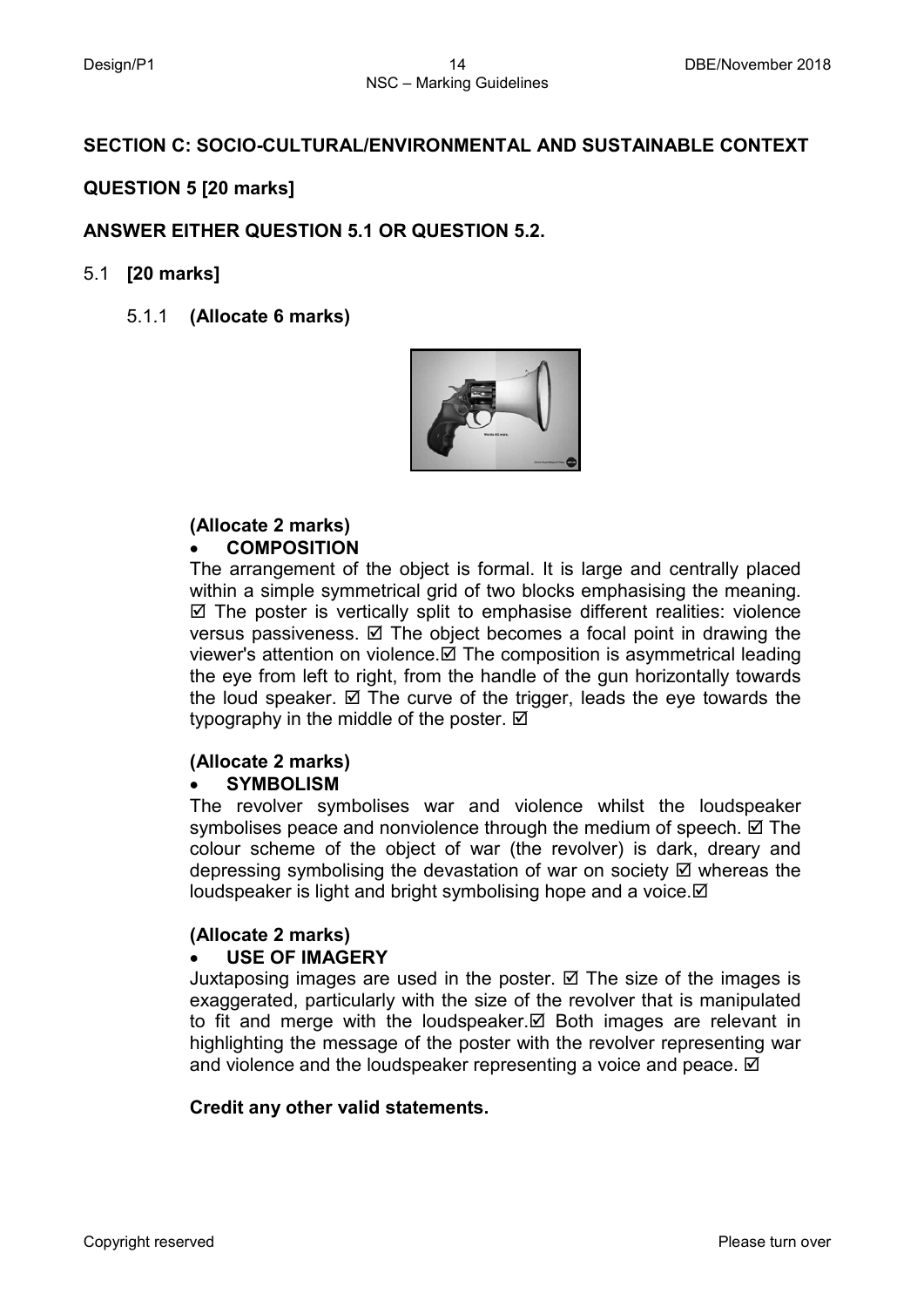## 5.1.2 **Allocate 14 marks in total (Allocate 7 marks per case study) Allocate 1 mark for the name of the designer and the name of the product.**

ONE CONTEMPORARY SOUTH AFRICAN DESIGNER/DESIGN GROUP:



**The Growbag**, by **Bonsela**, (South Africa), 2015⊠ is a unique outdoor planter that offers an easy and attractive way to grow your own vegetables, herbs, plants and succulents, regardless of the size of the garden, balcony, driveway or wall and roof space.  $\boxtimes$ 

*Growbag* has partnered with Soil for Life to start the Grow to Life Programme to teach communities who live in harsh environments with limited space and resources various techniques of growing their own organic gardens using water wise and low cost methods.  $\boxtimes$  Through these gardens their families are ensured adequate nutrition combating the sociocultural problem of hunger. $\boxtimes$  Statistics indicate that 14 million people go to bed hungry in South Africa. *The Growbag* and Soil for Life initiative also encourages communities in their Grow to Life programme to generate an income from their gardens.  $\boxtimes$  In this way they address poverty and impart entrepreneurial skills to unemployed individuals. Each *Growbag* is individually handmade hence the manufacturing of the *Growbag* also empowers individuals by creating employment.

*The Growbag* is made out of reinforced, old billboard vinyl skins that are durable and hence long lasting. $\boxtimes$  Extra growing and storage space is also provided by the side pockets. *The Growbag* is donated to underprivileged communities in Cape Town. *The Growbag* project eradicates hunger caused by the inaccessibility of land for subsistence farming, in impoverished communities i.e. informal settlements and townships. *Growbag* addresses the above mentioned sociocultural concerns by providing a flexible, lightweight gardening solution.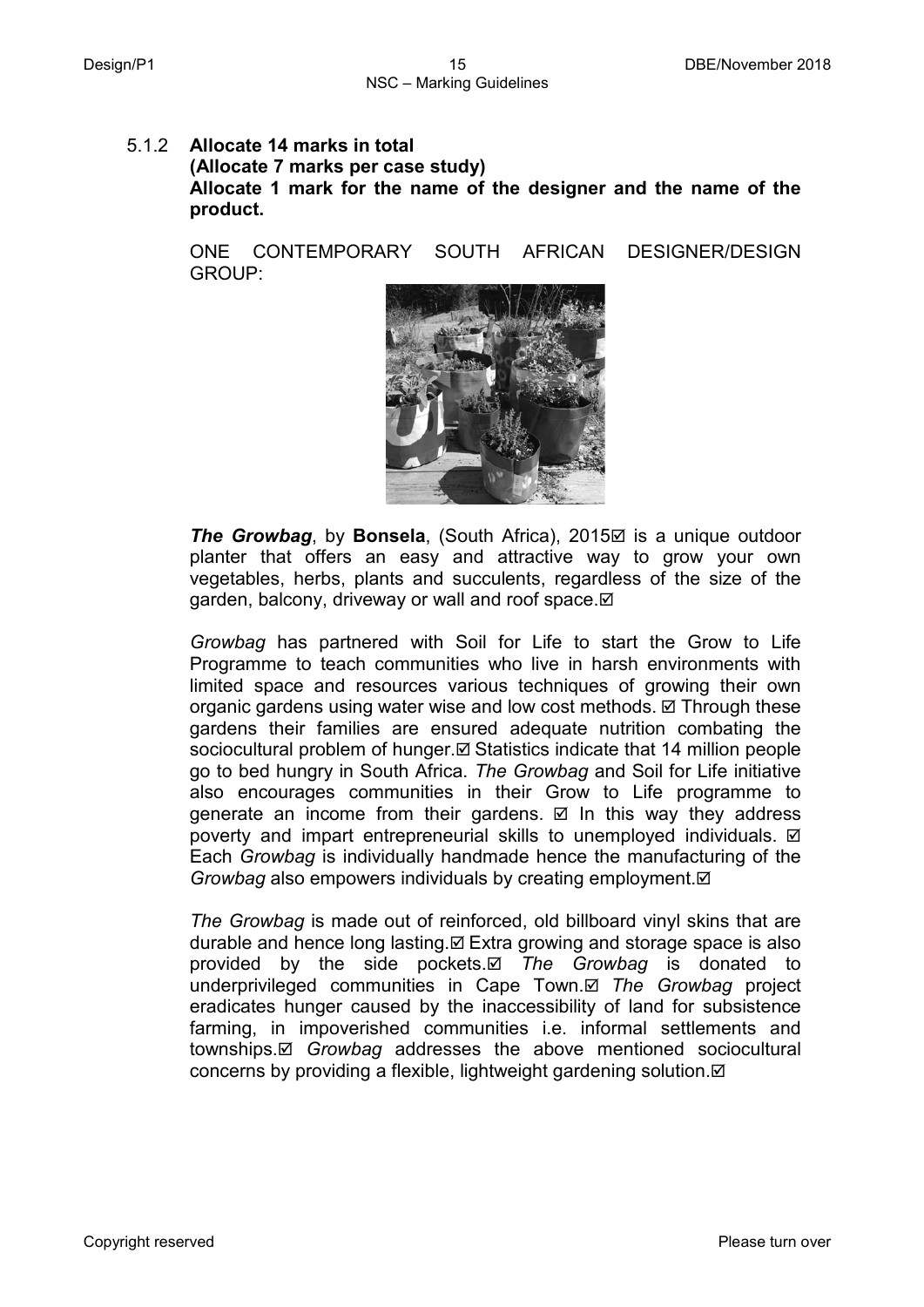#### ONE CONTEMPORARY INTERNATIONAL DESIGNER/DESIGN GROUP:



*GravityLight* by, Jim and Martin of **SkunkWorks projects**, designed in 2009, Kenya.**Ø** 

*GravityLight* is a low-cost solar light that uses energy from a falling weight to illuminate homes that are off-grid and living on less than R40 a day. $\boxtimes$ The light is a revolutionary new approach to storing energy and creating illumination. *GravityLight* was created as a sustainable alternative to  $\text{param}$  lamps. $\boxtimes$  The light combines kinetic and potential energy, by connecting an elevated weight — filled with rocks or sand — to a pulley system that slowly powers a generator as the weight falls to the ground. It takes only 3 seconds to lift the weight which powers an LED bulb, creating 30 minutes of light on its descent.⊠

Because the *Gravitylight* provides an alternative to the paraffin light, it eliminates the health dangers and environmental drawbacks caused by paraffin lamps. The use of paraffin causes  $3\%$  of the world's  $CO<sub>2</sub>$ emissions and is a significant source of black carbon, which impacts on the environment.  $\boxtimes$  The smoke from the use of paraffin lamps also causes respiratory problems, which is equivalent to smoking two packets of cigarettes a day.  $\boxtimes$  The fumes also cause eye infections and cataracts.  $\boxtimes$ Accidental paraffin poisoning also has potentially fatal consequences, particularly for children. Using paraffin inside homes can lead to devastating fires and burns. Burning paraffin also comes with a financial burden that can consume 10 to 20% of a household's income.

The GravityLight Foundation boosts the local economy by creating a sustainable demand for clean, safe lighting solutions. I Through the field sales team and working with local partners in Kenya, *GravityLight* supports Kenyans to earn a living and learn new skills by selling *GravityLights*. *⊠* Because there are no running costs after the initial low cost purchase, *GravityLight* has the potential to lift people out of poverty, allowing them to use the money they have saved to buy more effective lighting systems in the future. $\boxtimes$ 

The project was initially self-funded by NLE and then by Lagos State, it later received research funds from Heinrich Boll Stiftung as well as funds for its construction from the UNDP/Federal Ministry of Environment Africa Adaptation Programme (AAP).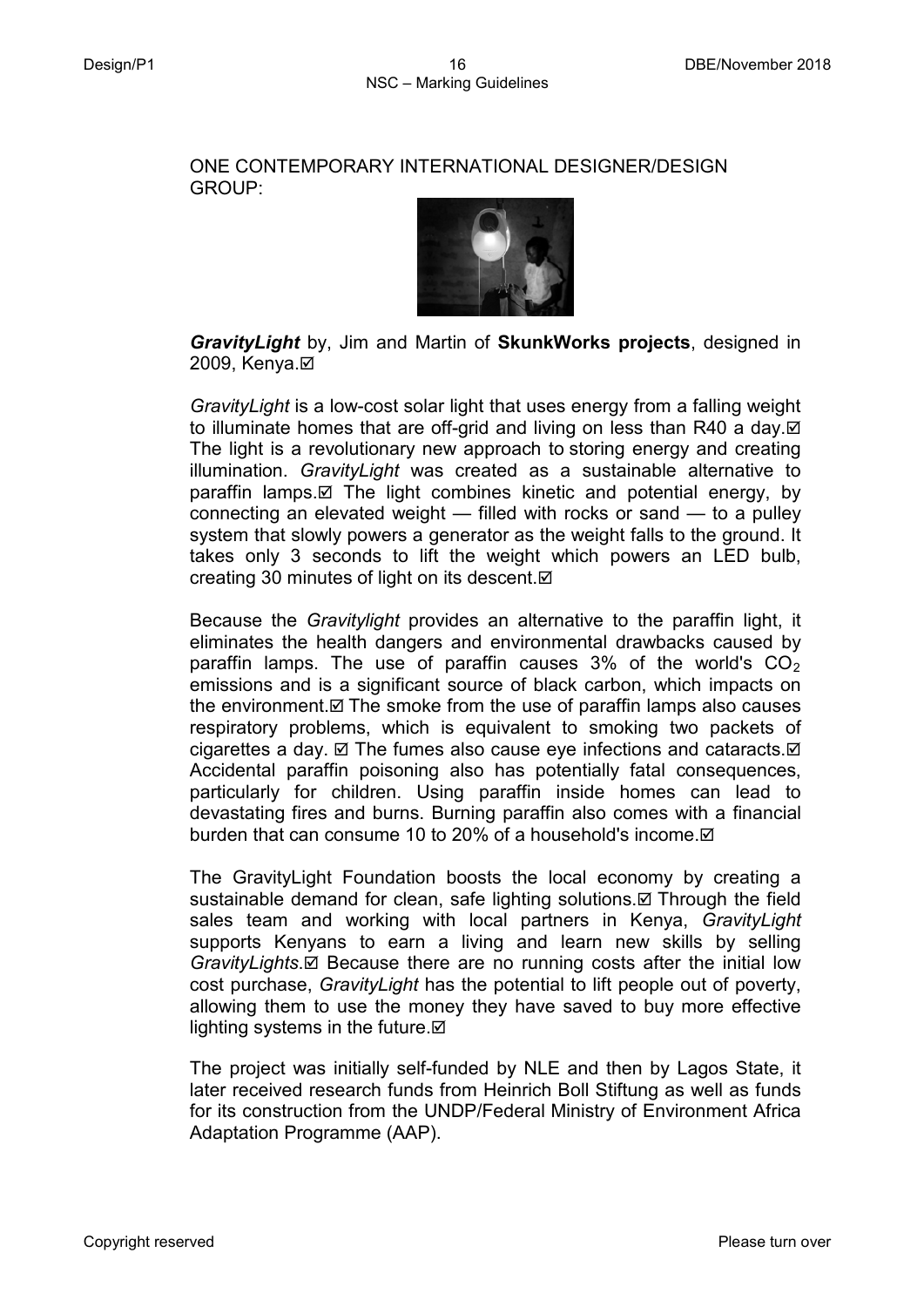|  |  |  | Credit any other valid statements. |
|--|--|--|------------------------------------|
|--|--|--|------------------------------------|

| Q.5.1<br><b>LEVEL</b> | <b>COGNITIVE SKILLS</b>                    | <b>WEIGHTING</b> | <b>QUESTIONS</b> | <b>MARKS</b><br>(20) |
|-----------------------|--------------------------------------------|------------------|------------------|----------------------|
| <b>Lower Order</b>    | Remember, Recall, Recognise,<br>Name       | 30%              | 5.1.1            | 2                    |
|                       | Understand, Explain, Describe,<br>Classify |                  | 5.1.2            | 4                    |
| Middle Order          | Apply, Implement, Organise                 | 40%              | 5.1.1<br>5.1.2   |                      |
| <b>Higher Order</b>   | Analyse, Compare, Interpret                |                  | 5.1.2            | 3                    |
|                       | Evaluate, Reflect, Judge                   | 30%              | 5.1.2            | 2                    |
|                       | Create, Synthesise, Justify                |                  | 5.1.2            |                      |

## **OR**

## 5.2 **[20 marks]**



## 5.2.1 **(Allocate 2 marks)**

The role of indigenous craft in modern day society is to pay homage to indigenous cultures because many indigenous crafts are embedded in traditional cultural practices.  $\boxtimes$  The use of indigenous crafts in modern day society also assists in the continuation of or passing down of knowledge and skills from one generation to another.  $\boxtimes$  The continued practice of traditional crafts in modern day society also helps people to connect and express their cultural identities. $\boxtimes$ 

## 5.2.2 **(Allocate 8 marks)**

Learners can discuss any indigenous craft, e.g. Ndebele House Painting

The Ndebele people were formidable warriors who often subdued the smaller chiefdom's and assimilated them into Ndebele society. Intermarriages ensued and cultural exchanges happened. It is believed that early Ndebele house structure and house-painting strategies came into being as a result of the abovementioned intercultural marriages.  $\boxtimes$ The initial wall art designs and symbolic forms were derived from Ndebele beadwork forms and pattern motifs.  $\boxtimes$  Consequently, after the Ndebele people were defeated by the Boer farmers in the Boer war in the twentieth century, the Ndebele also started using the expressive symbols in their wall paintings to secretly communicate with each other. $\boxtimes$  These messages were not interceded by the Boer because they were thought to be just a form of cultural art and hence decorative and harmless. $\boxtimes$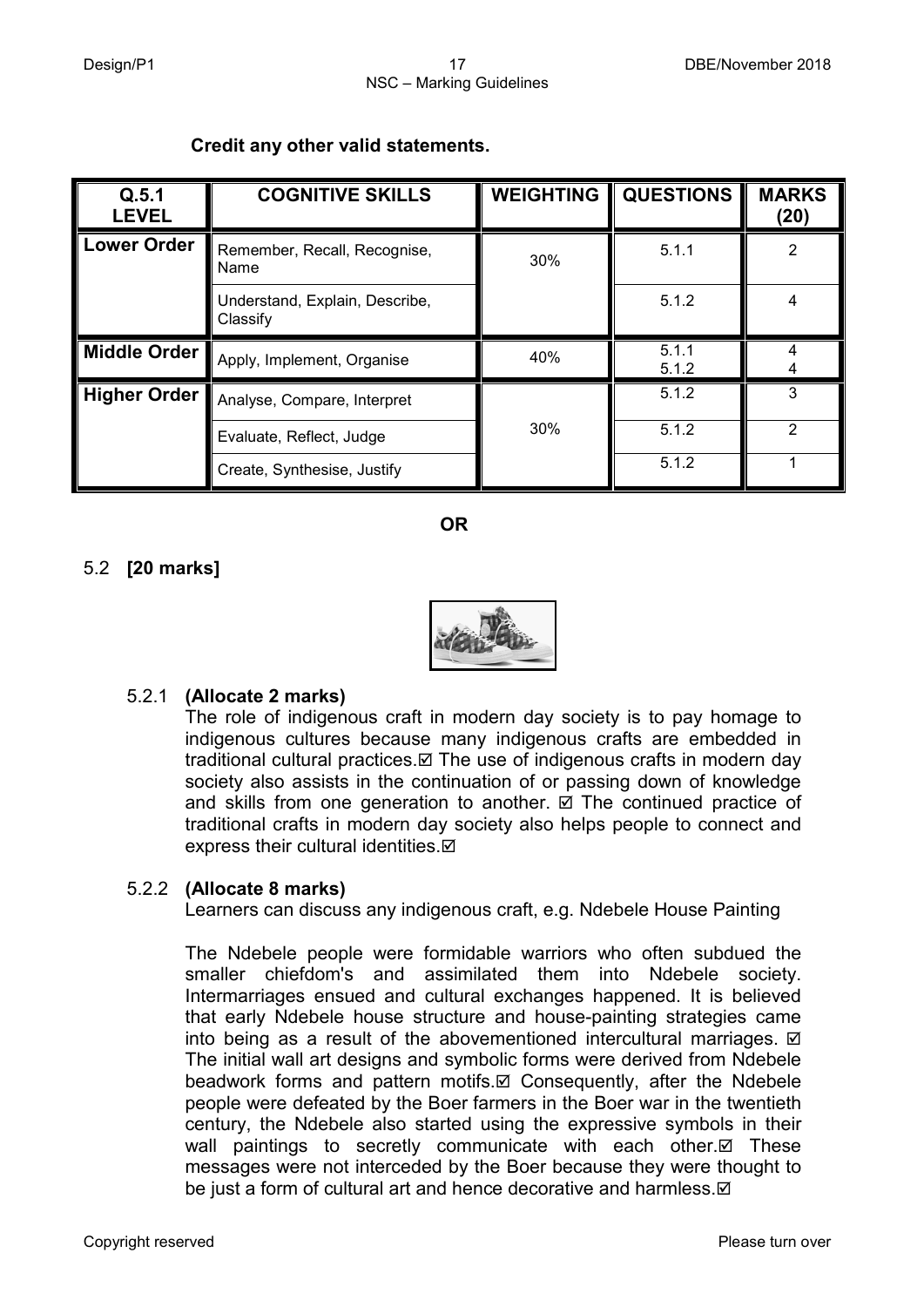Ndebele house painting is done by women and the craft is passed down from one generation to the next.  $\boxtimes$  Usually, the outside gates of the household, front walls, side walls and interior of the home is painted. $\boxtimes$ Traditionally, a well painted house serves as a form of communication conveying the role and social status of the female of that household.

In the context of the above discussion Ndebele house painting is significant as an expression of traditional continuity and cultural resistance against colonisation. $\boxtimes$  It is also a way of passing down heritage knowledge and traditional customs from one generation to the next.  $\boxtimes$ 

Prior to the introduction of acrylic pigments in South Africa in the 1940s, only natural pigments were used in Ndebele house paintings. $\boxtimes$  These included monochrome ochres, browns, black and limestone whitewash. $\boxtimes$ The walls where then subsequently seasonally repainted, after the summer rainfalls had washed and eroded away the natural pigments.  $\boxtimes$ The women applied the pigments to the wall using just their fingers.  $\boxtimes$ 

A description of ONE work, as well as the name(s) of the cultural group/craftsperson that produced it.

## **Allocate 1 mark to the name of the indigenous cultural group/craftsperson**

## Ndebele wall paintings Ø

Ester Mahlangu's traditional wall paintings at the Mahlangu household in KwaNdebele, are characterised by symbolic geometric shapes with bold black cloissonistic outlines.  $\boxtimes$  The flat geometric shapes are in a variety of colours ranging from red, dark red browns, sky blue, deep blue, white, yellow gold, green and the occasional pink.  $\boxtimes$  The combination of the geometric shapes, primary and complementary colour schemes create a rhythmic pattern on the surface of the wall.  $\boxtimes$  These wall paintings were used to secretly communicate information and knowledge about various issues dealing with resistance, colonialism, tradition and heritage.  $\boxtimes$ 

## 5.2.3 **(Allocate 10 marks)**

## **Allocate 1 mark only for the name of the designer and name of product.**

#### **Ashanti Design** lampshades by **Robert Walker**.

Ashanti Designs in Cape Town by Robert Walker **aims** to celebrate and pay tribute to traditional crafts in a contemporary way. Ashanti Designs' design ethic is heavily **influenced** African heritage, a sustainable design ethic and biomorphic forms.⊠

The **materials and technique** used to construct the Ashanti Designs' lampshades are heavily influenced by Zulu basketry. $\boxtimes$  Particularly, two varieties of the Zulu baskets, the lidded variety that is mainly used for storage and the flat ones that are used for chaffing wheat. $\boxtimes$  Traditionally these baskets were decorated using elaborate arrangement of geometric motifs to create unique zigzag patterns. $\boxtimes$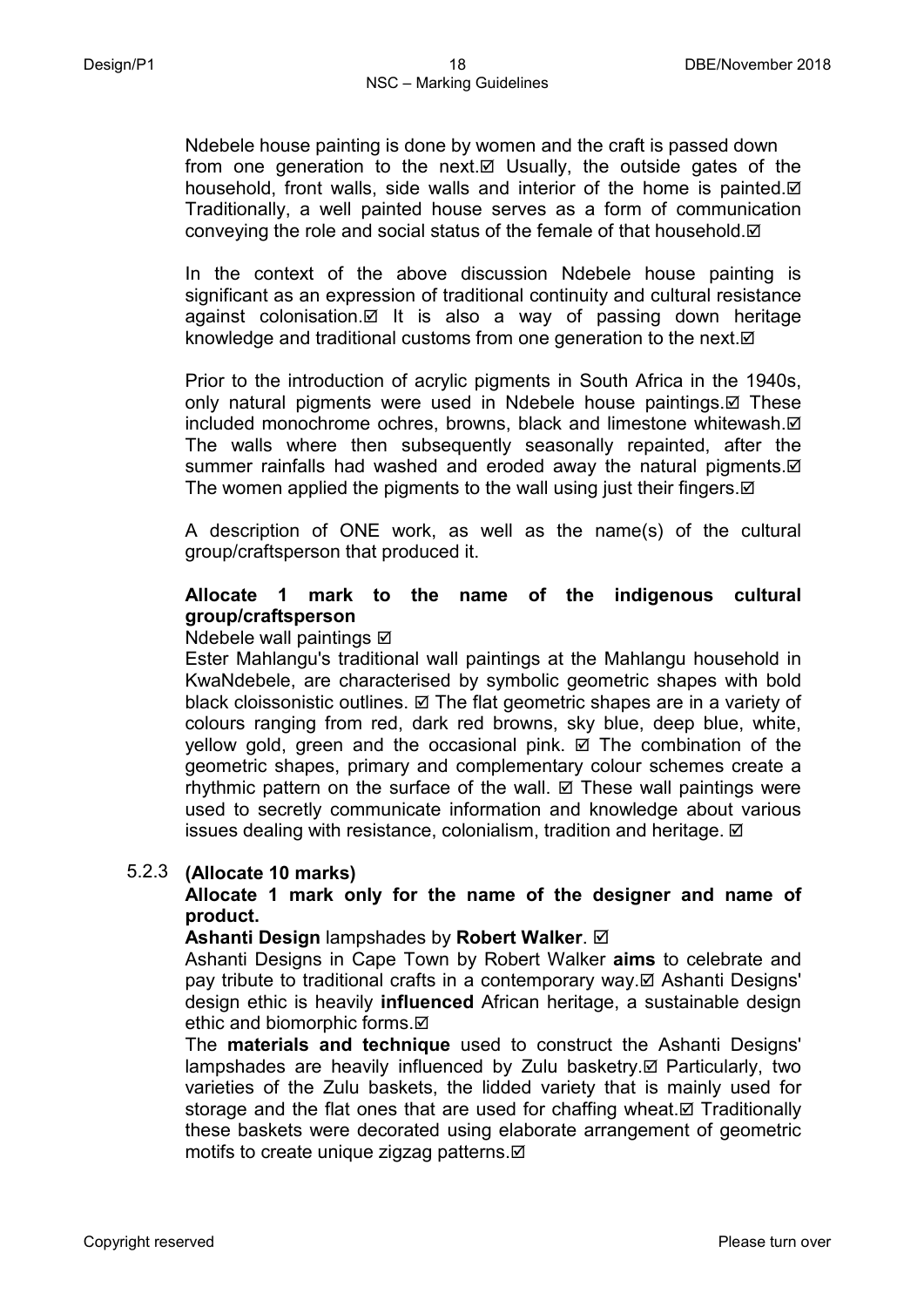**Characteristically** these lampshades are created using pliable materials such as, soft branches, grass, palm fronds, fibres, raffia, fibrous tree and plant roots.  $\boxtimes$  These materials are then hand manipulated using the plaiting, twining and chequer board weaving techniques to create the lampshade. **Ø** 

**Socio-culturally**, Ashanti Designs empower craftsmen in rural areas by selling their products that teaches these craftsmen valuable entrepreneurial skills. Ashanti Designs also seeks to promote and preserve African Heritage by using African traditional craft techniques to create products that have a function and hence a place in contemporary South Africa.**Ø** 

| Q.5.2<br><b>LEVEL</b> | <b>COGNITIVE SKILLS</b>                 | <b>WEIGHTING</b> | <b>QUESTIONS</b> | <b>MARKS</b><br>(20) |
|-----------------------|-----------------------------------------|------------------|------------------|----------------------|
| <b>Lower Order</b>    | Remember, Recall, Recognise, Name       | 30%              | 5.2.2<br>5.2.3   |                      |
|                       | Understand, Explain, Describe, Classify |                  |                  |                      |
| Middle Order          | Apply, Implement, Organise              | 40%              | 5.2.2<br>5.2.3   |                      |
| <b>Higher Order</b>   | Analyse, Compare, Interpret             |                  | 5.2.1            | 2                    |
|                       | Evaluate, Reflect                       | 30%              | 5.2.2            | 2                    |
|                       | Create, Synthesise, Justify             |                  | 5.2.3            | 2                    |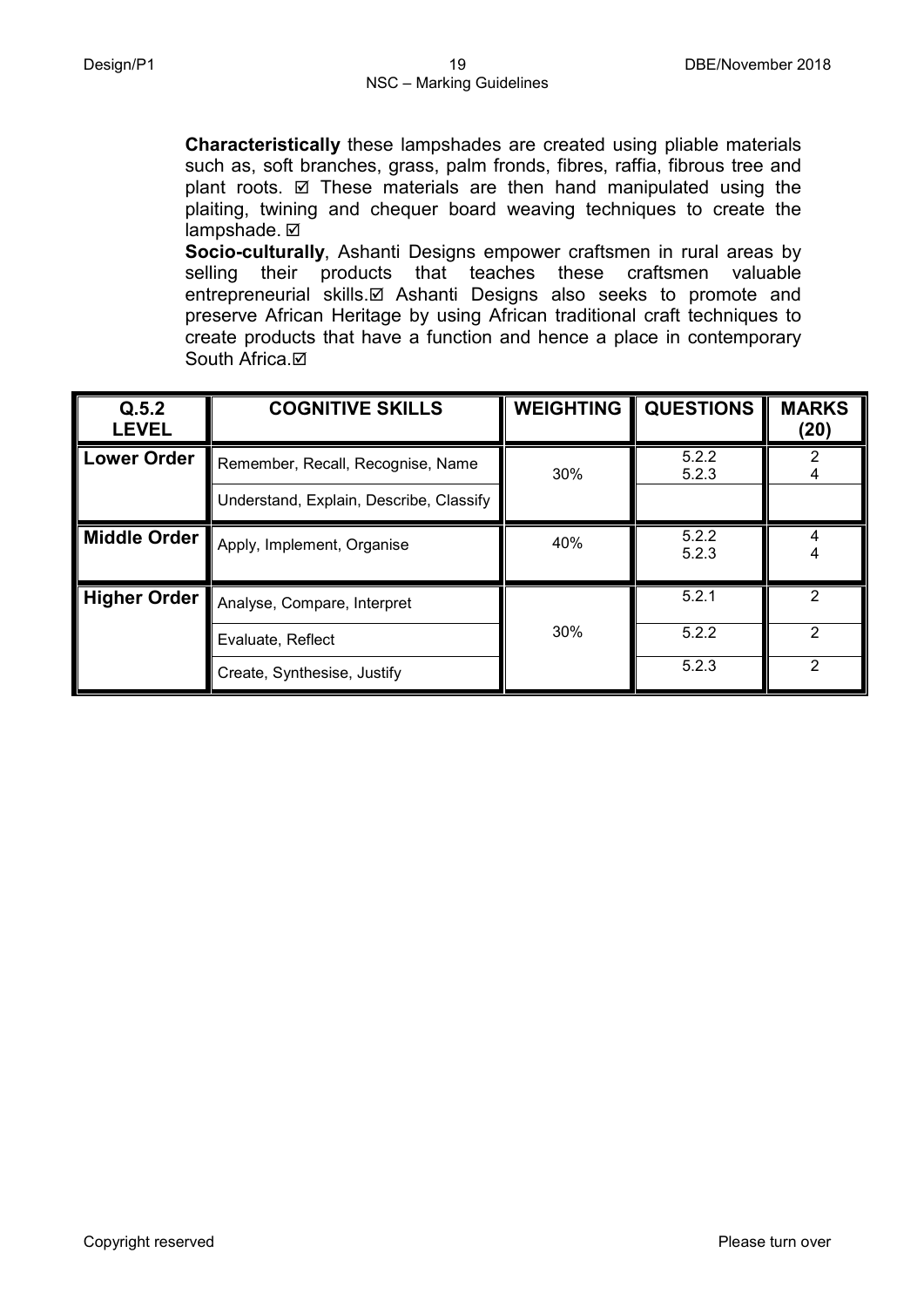## **QUESTION 6**

- 6.1 **[20 marks]**
	- 6.1.1 **(Allocate 4 marks)**



The poster aims to inform the public/tourist of the damaging effect that plastic waste has on our environment – in this case, specifically in relation to elephants.**⊠** 

The elephant appears to be strangled by the twisted plastic bottle looking like a helpless victim.  $\boxtimes$  The plastic bottle is depicted much larger than the elephant, overpowering it. This shows the destructive power of plastic – even though in reality it is a small lightweight bottle, its caustic properties are so destructive that it can destroy one of the biggest animals in Africa.  $\boxtimes$ The text 'Time is running out for them, not for plastic' is in a simple, san serif type, bringing the direct, emotive message successfully across in a dreary grey colour.⊠

The discarded plastic water bottle is squashed to resemble an hourglass and the elephant becomes a symbol of life slipping away because of pollution.  $\boxtimes$  The large, empty grey monochromatic background makes reference to a damaged earth which is polluted, dirty, and barren leaving humanity with a bleak future.  $\boxtimes$ 

## 6.1.2 **(Allocate 2 marks)**

To **recycle** means to make new products from non-biodegradable materials that could potentially damage the environment and in so doing prevent them from being discarded on landfills or polluting the earth.  $\boxtimes$  By recycling these materials, the amount of new material production is cut down, resulting in less energy consumption and less carbon dioxide and other toxic fumes or gases being released into the atmosphere.  $\boxtimes$  To up**cycle** means to adapt and elevate existing materials and products that are no longer in use. Up-cycle implies that the material and product can function again in another context with a different and a higher purpose**.** 

## **OR**

**Upcycling** is energy efficient process, involving the reusing of waste without destroying it in order to form something new. **⊠Recycling** takes waste products breaks them down then forms them into something new.  $\boxtimes$ 

## **Credit any other valid statements.**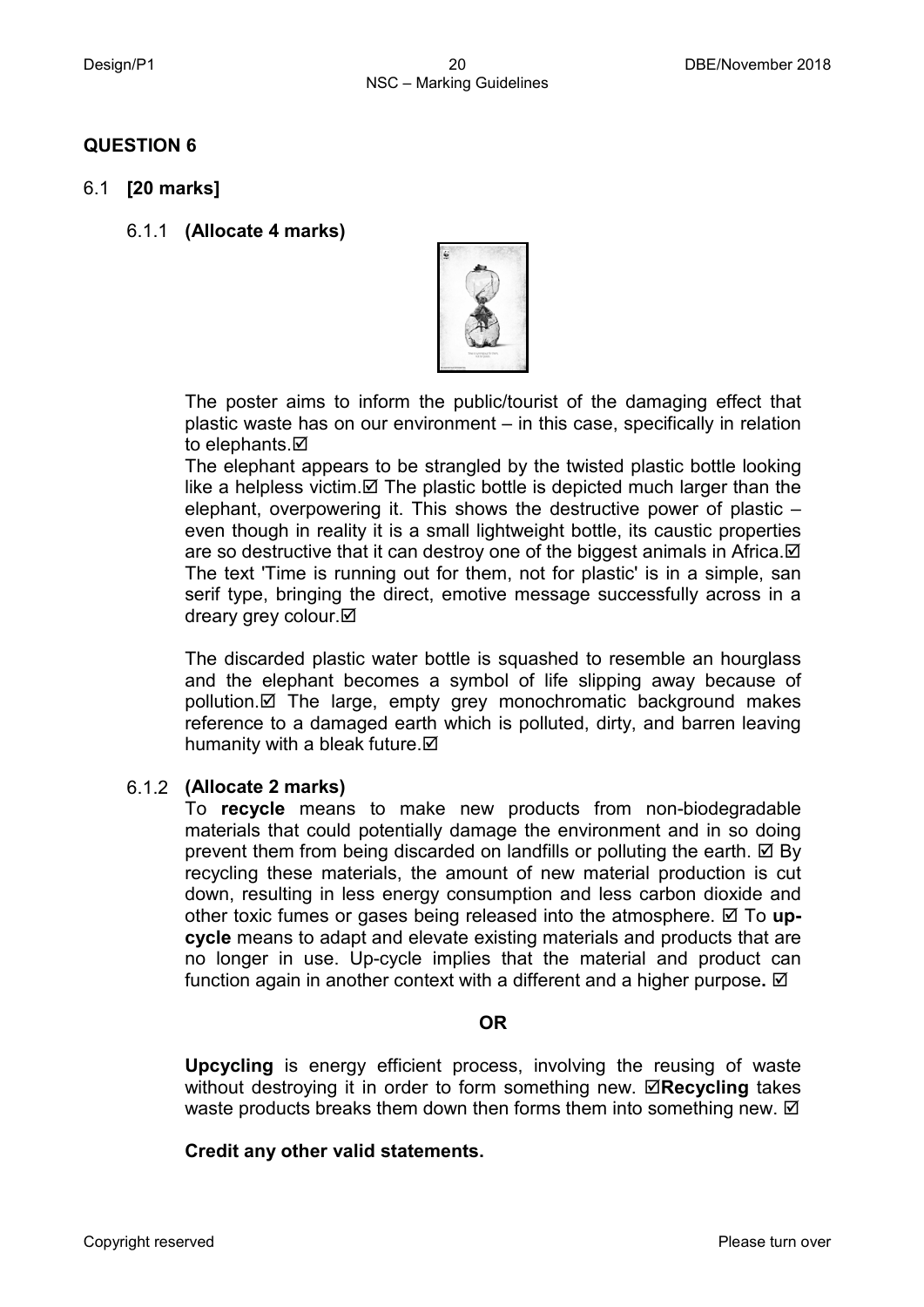## 6.2 **Allocate 14 marks in total (Allocate 7 marks per case study) Allocate 1 mark for the name of the designer and the name of the product.**

EXAMPLE OF A SOUTH AFRICAN DESIGNER:



Heath Nash, *Don't complain, what you see is what you get*, South Africa, 2011. *Don't complain, what you see is what you get* is collaboration between Nash and local Zimbabwean artisans that resulted in a colourful and vibrant use of local resources combined with local craft traditions.

The **aim** of the plastic bottle shades created by Nash is to create shaded areas under which people can congregate, sit, relax and talk to each other. $\boxtimes$  They can also be used for public kiosks from which vendors can sell flowers and refreshments. $\boxtimes$  The shades were designed to integrate well with the existing architectural elements of the urban Harare landscape. $\boxtimes$ 

Nash's **design process** involves an exploration of waste materials, plastic bottles of all shapes, colours and sizes.  $\boxtimes$  Scrap metal and wood is also utilised.  $\boxtimes$  A roof is constructed from a metal frame that is secured with wire to keep the plastic bottles together.  $\boxtimes$  In some instances, the frame is constructed from wood and metal scraps and aluminium cans are cut and woven to create textural coverings.**⊠** 

The shades are an example of the type of products Nash designs using discarded material deemed to be rubbish. $\boxtimes$  This project uses bottles that are washed and cut, the unused excess pieces are sent back to the recyclers. $\boxtimes$  The project helps to clean the environment and to reduce the carbon footprint.  $\boxtimes$ 

EXAMPLE OF AN INTERNATIONAL DESIGNER:



**Ocean sole** turns flip-flop pollution into **art and functional products,** for example key holders in the shape of fish or life-size cows and lion heads.  $\boxtimes$  The **material** Ocean Sole uses is discarded flip flops which they have removed from the ocean and waterways in Kenya. This has provided a steady income to over 150 low-income Kenyans. They **aim** to promote conservation of our oceans. Their aim is to give back to society and change the lives of many through education, income and meals. Ø